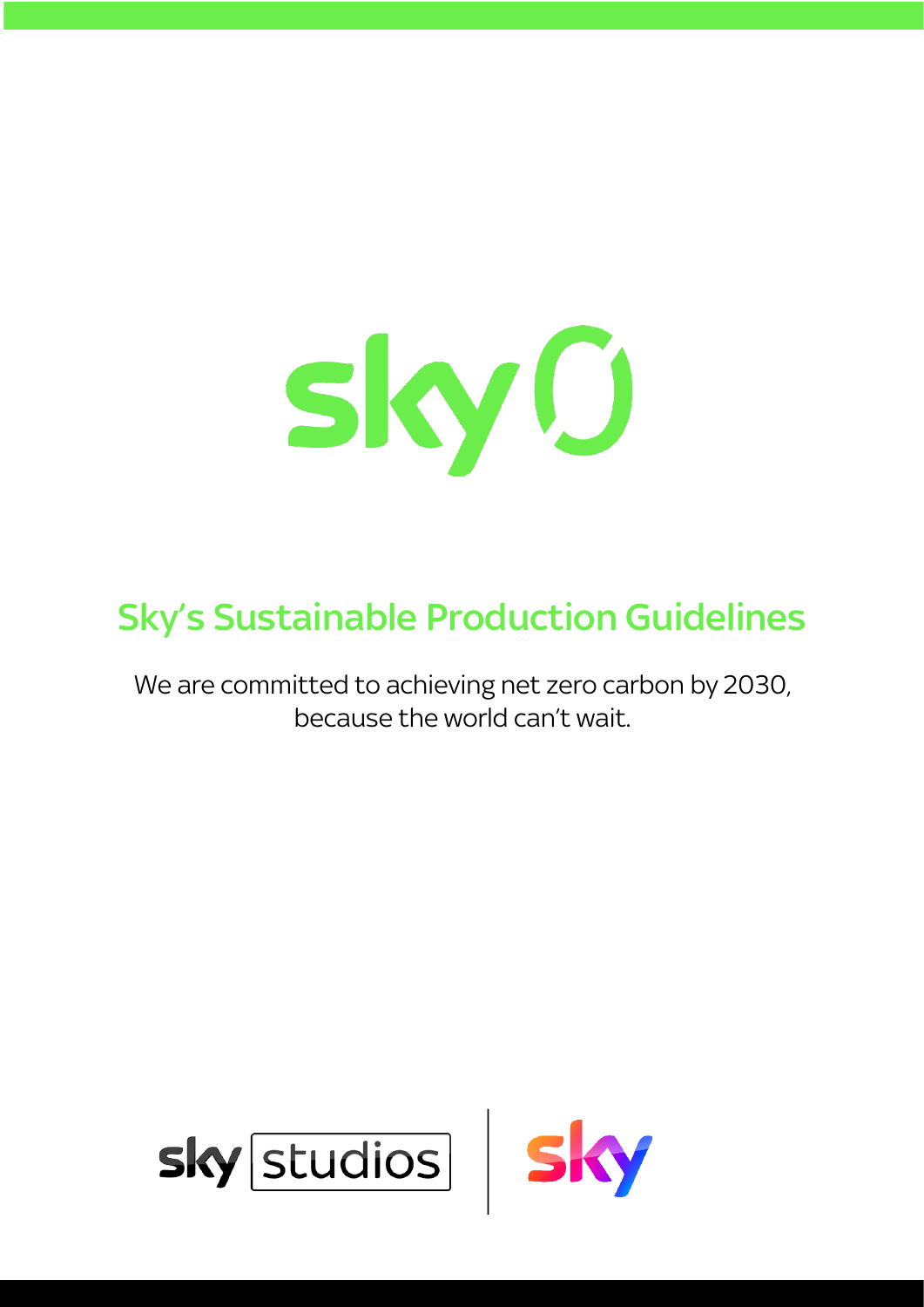## **Contents**

- 1. Our sustainable production principles
- 2. Sustainable production process
- 3. Production sustainability checklist
- 4. The Planet Test
- 5. Key suppliers
- 6. Green memo / contract addendum
- 7. Key sustainability standards
- 8. Further resources
- 9. Appendix:
	- a. albert toolkit guidance summary
	- b. Specific departmental considerations
	- c. Guidance on removing single use plastic

| <b>Version</b>    |            |
|-------------------|------------|
| Date created      | 07/01/2021 |
| Last updated      | 07/01/2021 |
| Date to be issued | 12/01/2021 |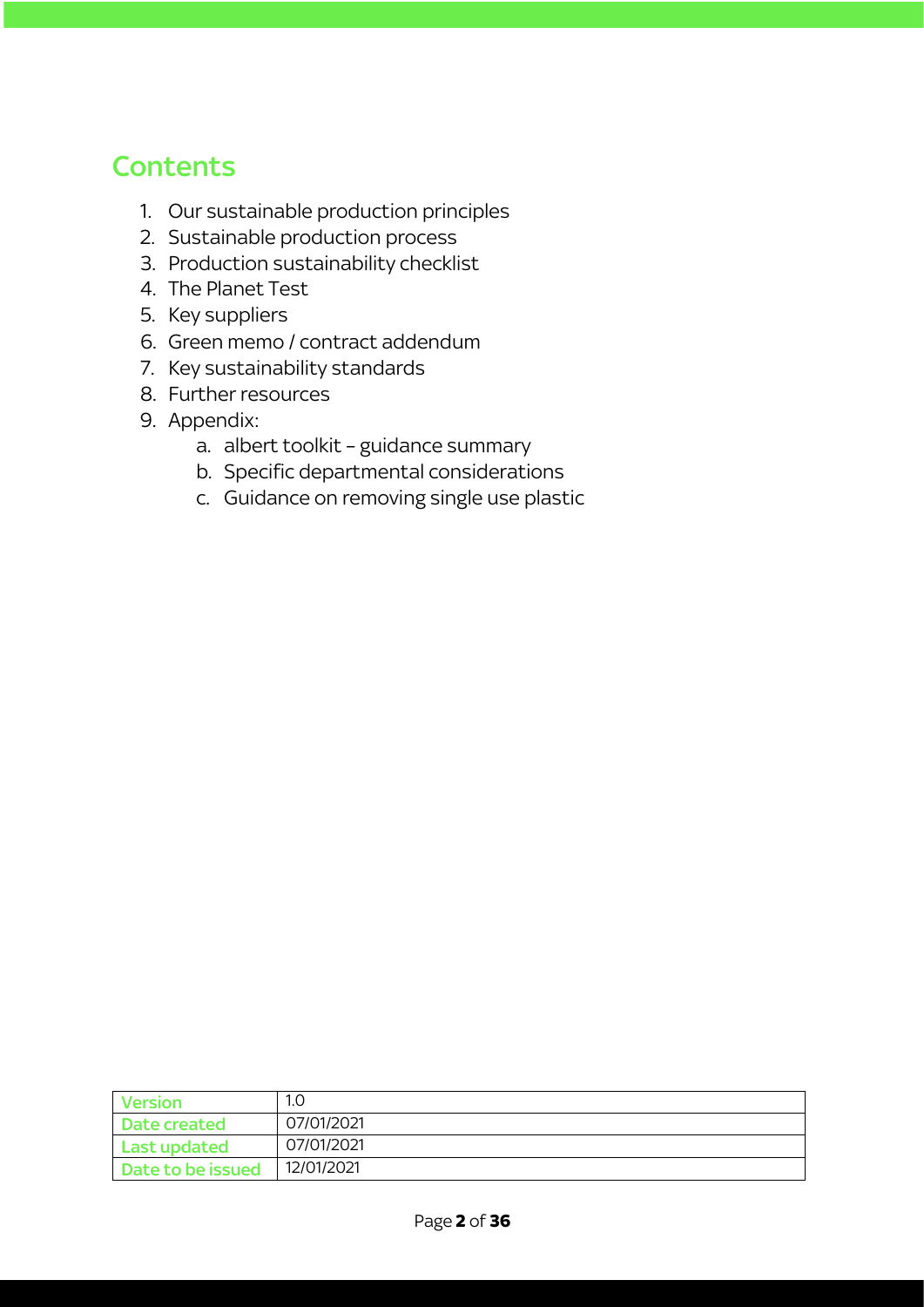# We are committed to achieving net zero carbon by 2030, because the world can't wait.

In 2006, Sky became the first media company in the world to go carbon neutral. Since then, we have used the power of our voice to raise awareness and create positive change on the issues of environmental destruction in our rainforests and plastic pollution in our seas.

Now, we are taking on an even bigger challenge to become net zero carbon by 2030, two decades ahead of the UK government's target.

To get there, we'll cut the carbon emissions created by our business, by our suppliers across the world and by the use of our tech products, by at least 50%.

We'll plant trees, mangroves and seagrass to absorb what we can't cut…yet.

And we'll spread the word through our channels and programmes, inspiring as many people as we can to join us and #GoZero.

But we also need the programmes that we make to become net zero carbon too. That's where we need your help.

TV production in the UK currently over-indexes on greenhouse gas emissions. An average production for one-hour of content uses the same amount of carbon that it takes to run 3 average family homes for a year.

Over the next few pages, you'll find our Sustainable Production Guidelines that all original productions commissioned and produced by Sky and Sky Studios in the UK will comply with. Along with albert certification, this will support us on our journey towards net zero carbon.

The guidelines include information on producing sustainably, as well as a new 'Planet Test' that we will apply to all productions to see where, if possible, we can use the programme or the production of it, to create positive change and raise awareness of the climate crisis.

We will only affect real change by working together and so we are making these guidelines publicly available for everyone in the industry to use.

*Gary Davey*

Gary Davey CEO, Sky Studios Exec Sponsor for Net Zero Carbon, Content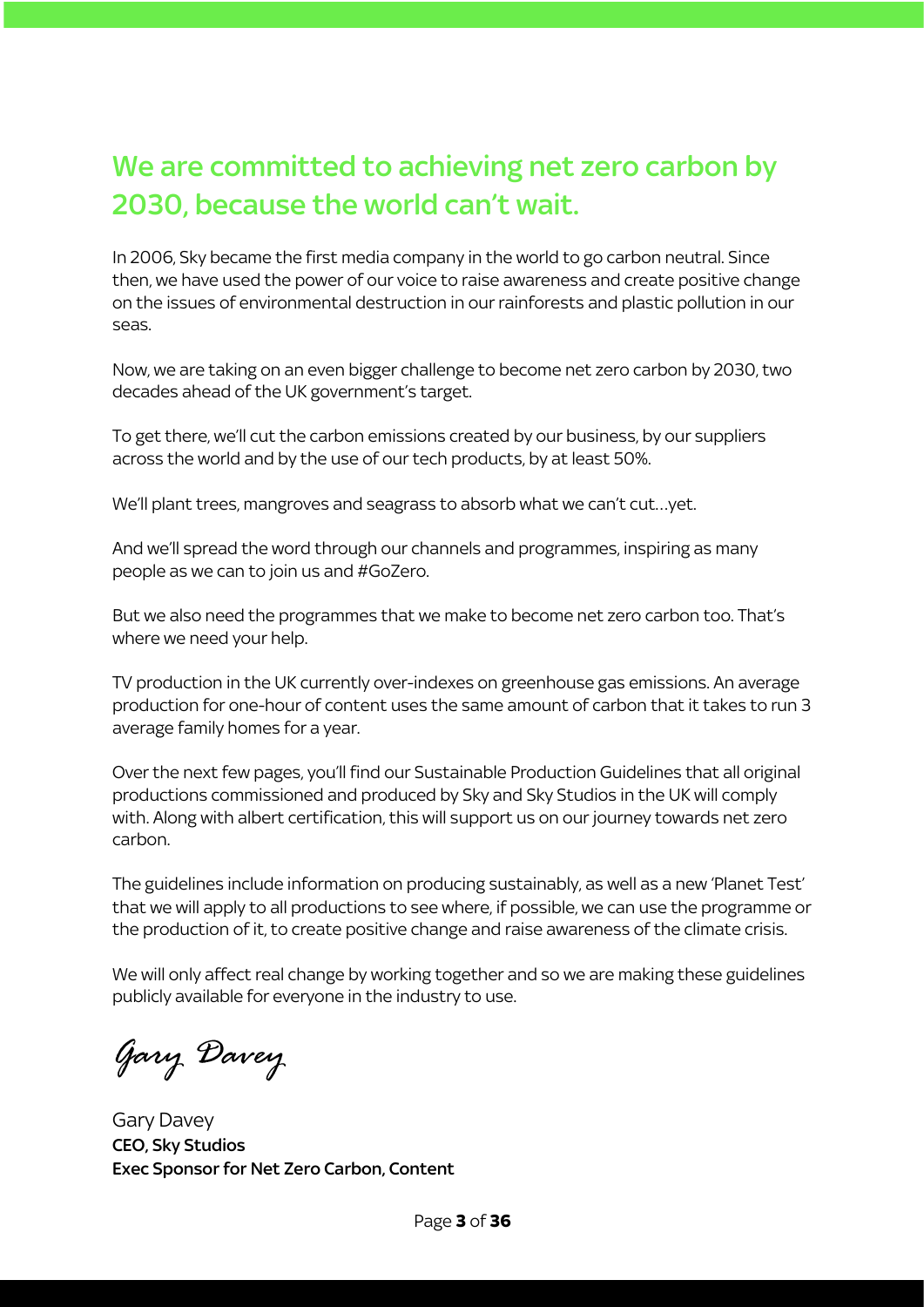# 1. Our Sustainable Production Principles

Below are the sustainable production principles that will shape Sky's commissioning and production decision-making process, and we will work with all our producers to promote and implement:

- Work in partnership**:** We prefer to work with producers and  $\mathbf{z}$ businesses who are aligned with our net zero carbon ambitions. That includes producers using third-party suppliers who are committed to net zero carbon.
- Plan and innovate: TV and film production is one of the most innovative industries in the world. We will work with Heads of Production to provide guidance, find solutions and mitigate carbon emissions during production wherever possible – resulting in a 'Green Memo' for everyone in the production to follow.
- Measure and track: From development stage, we will review each  $\mathbf{z}$ production's draft carbon footprint, complete an albert carbon action plan and track progress throughout production.
- Apply the Planet Test: While there is an expectation that all  $\mathbf{z}$ productions will produce responsibly, there is no expectation that programmes must carry editorial to support the Sky Zero campaign. Instead we will apply a 'planet test' to see how the programme could create positive change and awareness in a variety of ways.
- Learn and share: We know that we won't always get this right, but by continuously sharing learnings with the production community, we hope we can advocate for change across the industry. Together.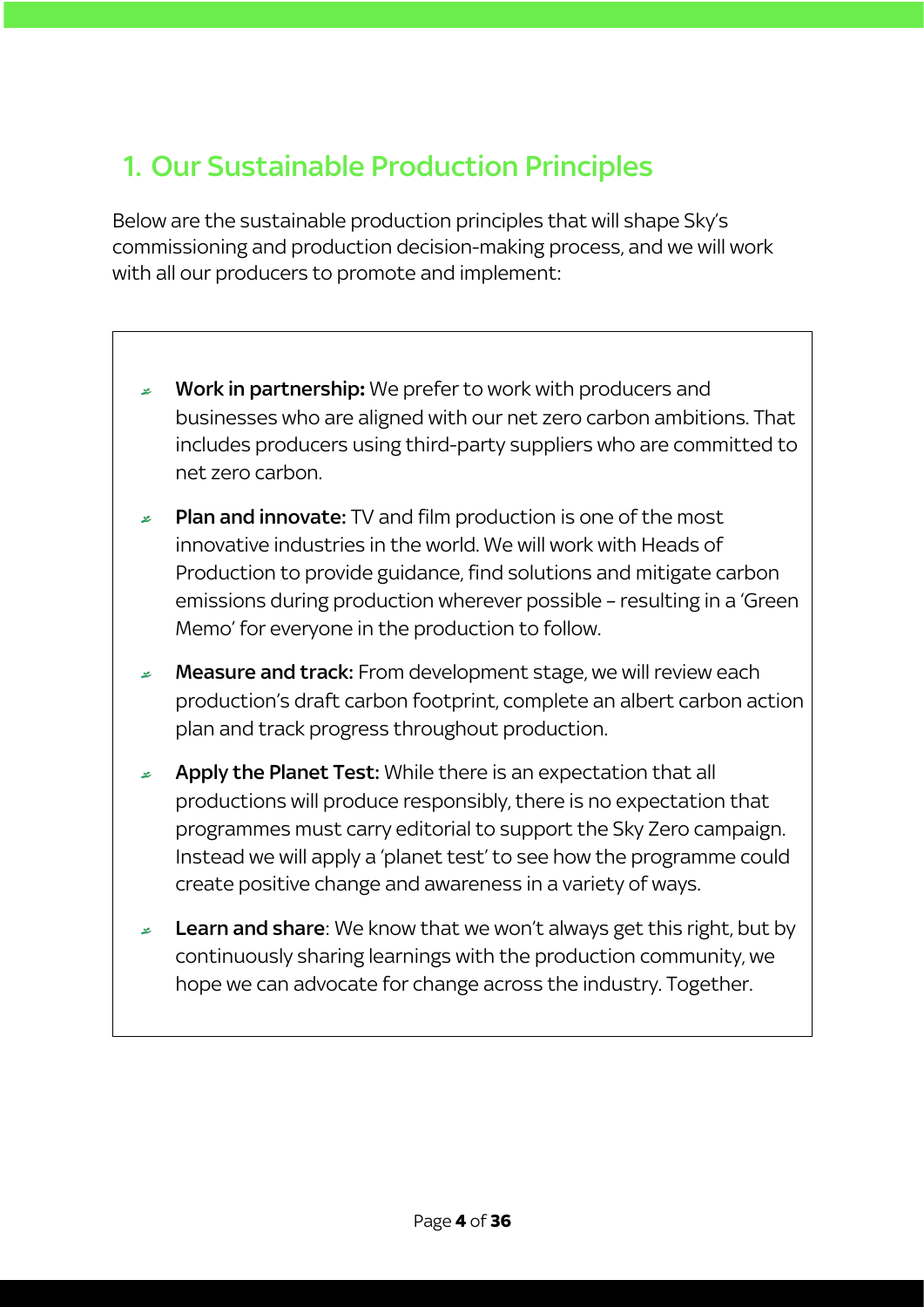## 2. Sustainable Production Process

Here is the process that all Sky Original productions will follow:

- 1. Sky Studios/Sky share **sustainable production guidelines** at ideas stage
- 2. The **Planet Test opportunities** are discussed
- 3. Production provides **script** (if applicable) **and budget with relevant carbon action plan**
- 4. Sky Studios/Sky review
- 5. Production is greenlit
- **6. albert certification and the Planet Test requirement will be included in the production agreement**
- 7. Production **issue Green Memo which will also be a deliverable under the production agreement**
- 8. Production works to implement **key sustainability standards and best practices**, engaging all cast and crew with the process
- 9. Production to include sustainability actions in the **regular progress reports** to Sky Studios/Sky
- 10. Production to **track and report** incremental sustainability costs and/or savings
- 11. Production **complete albert certification** process prior to delivery of final assets to Sky and include albert logo as required
- 12. Deliver albert certification and Planet Test outcome report to Sky Studios/Sky
- 13. Sky Studios/Sky **approval**
- 14. Debrief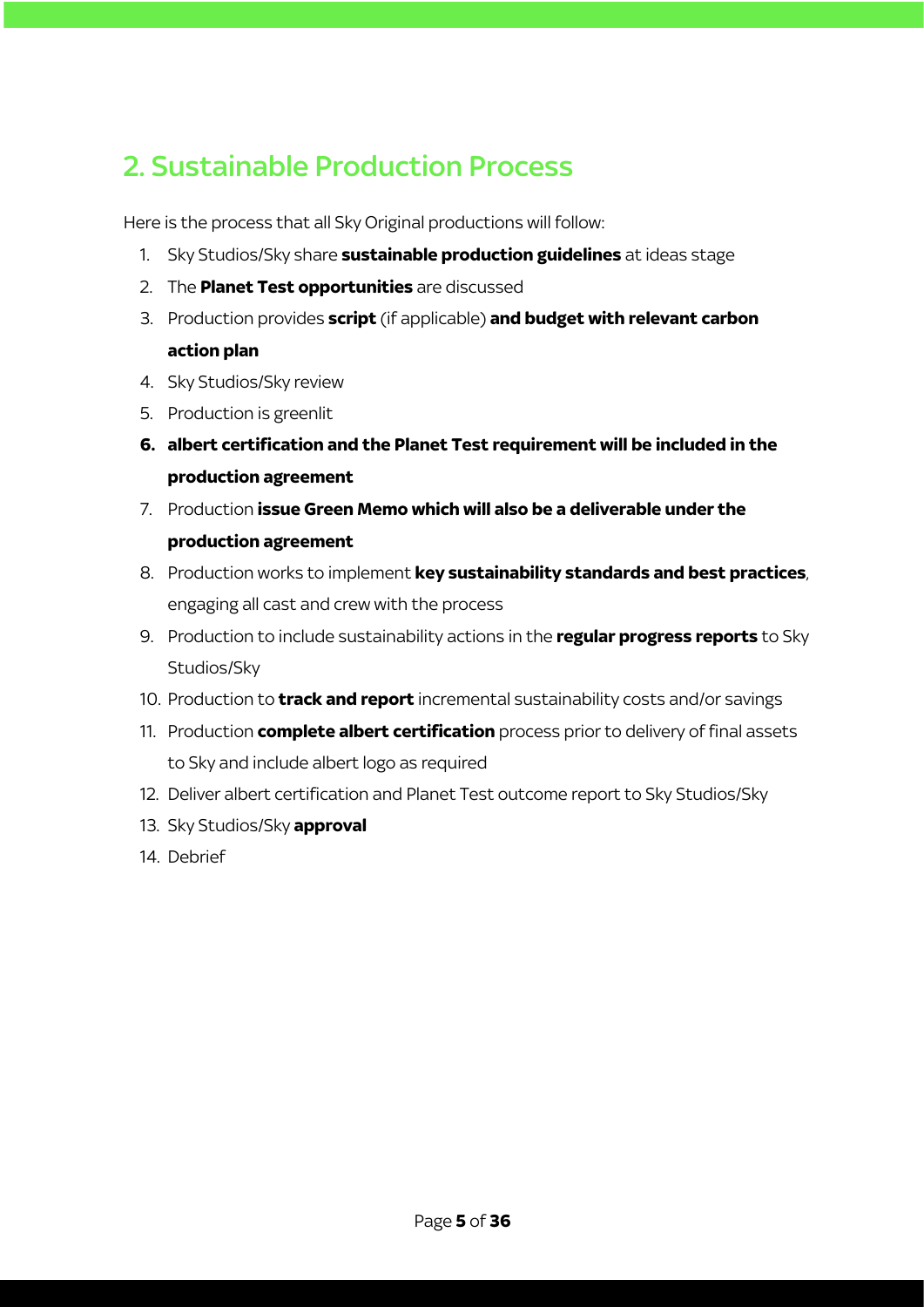# 3. Production Sustainability Checklist

Here are key points to consider throughout the lifecycle of each production. Please note that this is only a starting point and each production will have their own considerations in addition, based on their cast, crew, location and filming plans. Please apply these checks to your production, individual disciplines and editorial workings.

### **a. Overall sustainability management of a production:**

- $\checkmark$  Establish a key owner for sustainability who will drive and deliver in line with albert and Sky Studios/Sky requirements
- $\checkmark$  Establish the support team and communicate requirements to the full production
- $\checkmark$  Make sure albert certification is planned and carbon tracking is done throughout the production process
- $\checkmark$  Appoint individuals and suppliers who are actively engaged with sustainability practices across the production
- $\checkmark$  Discuss marketing, publicity and social media elements for sustainability to support production
- $\checkmark$  Debrief at the end of production and communicate to Sky and production teams

| <b>Development</b>       | ← Review Sky's Sustainable Production Guidelines                                                                                |
|--------------------------|---------------------------------------------------------------------------------------------------------------------------------|
|                          | $\checkmark$ Consider all options, look at examples; think net zero carbon                                                      |
|                          | $\checkmark$ Apply the Planet Test                                                                                              |
|                          | $\checkmark$ Provide relevant editorial training to support writers and                                                         |
|                          | producers and engage them from the earliest stages of                                                                           |
|                          | production                                                                                                                      |
|                          | $\checkmark$ Work with writers/editorial team to ensure unsustainable                                                           |
|                          | behaviours aren't unnecessarily supported on screen                                                                             |
|                          | $\checkmark$ Discuss key talent opt-in to champion and support sustainability                                                   |
|                          | $\checkmark$ Start thinking about what can be done throughout production                                                        |
|                          | $\checkmark$ Build albert carbon action plan and draft carbon footprint into                                                    |
|                          | commissioning discussions                                                                                                       |
|                          | $\checkmark$ Engage the department heads from early stages to start thinking                                                    |
|                          | in line with production sustainability requirements                                                                             |
|                          |                                                                                                                                 |
|                          | ← Align with Sky targets                                                                                                        |
|                          | $\checkmark$ Plan all that's possible with net zero carbon considerations                                                       |
| <b>Planning and Pre-</b> | $\checkmark$ Ensure production is signed up for albert certification; implement                                                 |
| production               | albert predicted carbon footprint and action plan                                                                               |
|                          |                                                                                                                                 |
|                          | $\checkmark$ Allow budget for carbon offsetting<br>$\checkmark$ Consider opportunities to raise awareness of net zero carbon by |
|                          |                                                                                                                                 |
|                          | applying the Planet Test                                                                                                        |
|                          | $\checkmark$ Get Sky team's support as required                                                                                 |
|                          | $\checkmark$ Engage the right suppliers, asking for their green credentials and                                                 |
|                          | ideas they can bring to this production                                                                                         |
|                          | $\checkmark$ Check green-rider opt-in with all cast and crew<br>$\checkmark$ Plan for sustainable:                              |

### **b. Sustainability management throughout production stages:**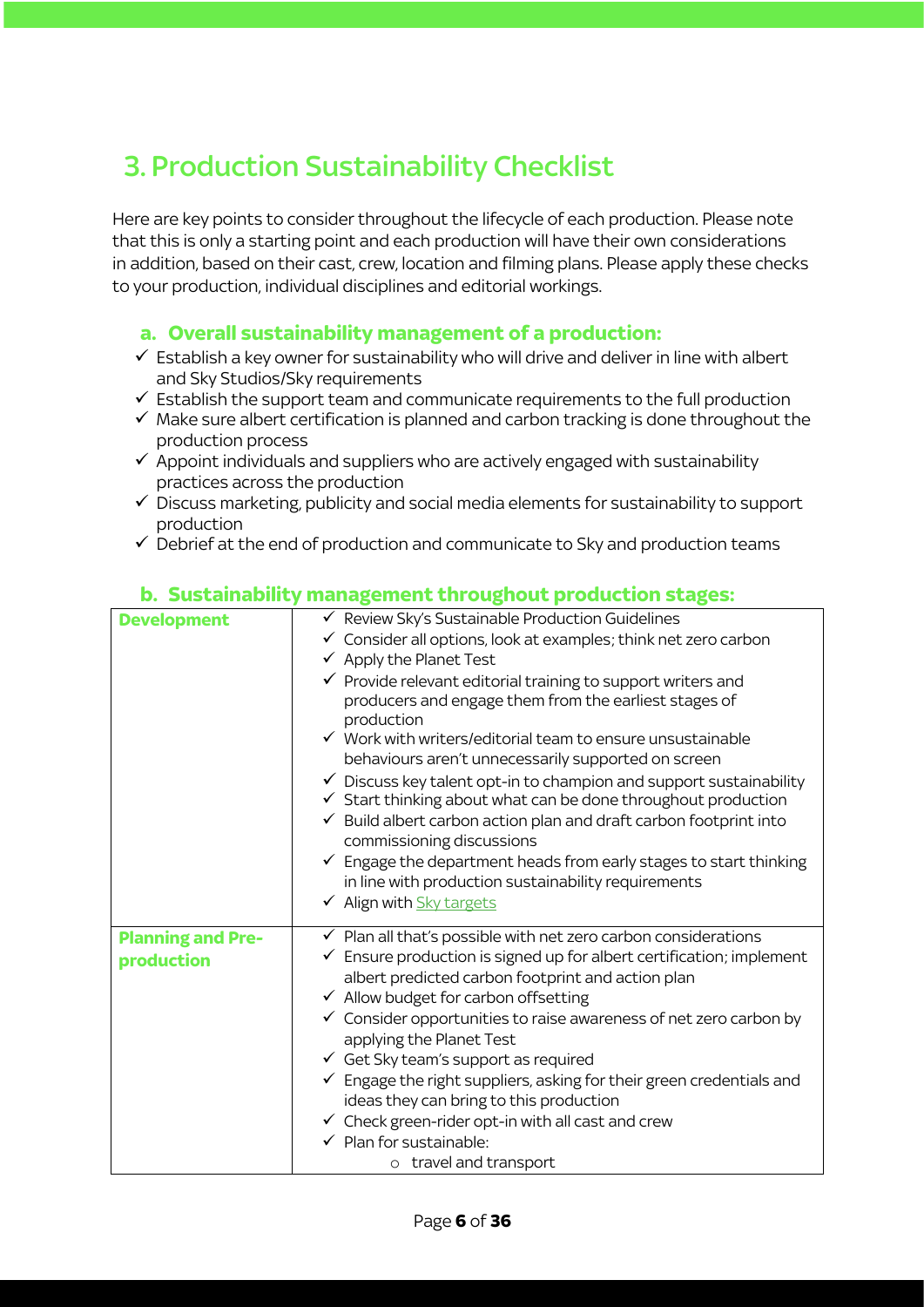|                                                                    | o materials, supplies, energy<br>o catering and accommodation<br>$\checkmark$ Sustainable production training for all relevant people; make<br>everyone responsible<br>√ Make construction 'benign by design' - easy to deconstruct for re-<br>use or recycling<br>$\checkmark$ Editorial teams to do virtual recces where possible<br>$\checkmark$ Department heads to report on how they will support carbon<br>reductions and albert certification<br>$\checkmark$ Send a Green Memo to everyone outlining how the production will<br>align with Sky's Sustainable Production Guidelines                                                                     |
|--------------------------------------------------------------------|-----------------------------------------------------------------------------------------------------------------------------------------------------------------------------------------------------------------------------------------------------------------------------------------------------------------------------------------------------------------------------------------------------------------------------------------------------------------------------------------------------------------------------------------------------------------------------------------------------------------------------------------------------------------|
| <b>Production</b>                                                  | $\checkmark$ No single use plastics on set<br>$\checkmark$ Use renewable energy<br>$\checkmark$ Use green fuel and travel<br>$\checkmark$ Minimise travel and avoid domestic flights<br>$\checkmark$ Reuse, repurpose and recycle<br>$\checkmark$ Apply the waste hierarchy and aim for zero waste to landfill<br>$\checkmark$ Sustainable catering<br>$\checkmark$ Employ local crew and choose accommodation close to set<br>$\checkmark$ Ensure Green Memo is sent<br>$\checkmark$ Opt-in required for any printing (incl. call-sheets, scripts)<br>$\checkmark$ Consider opportunities to raise awareness of net zero carbon by<br>applying the Planet Test |
| <b>After production:</b><br><b>De-commissioning</b><br>to delivery | $\checkmark$ Review and store all reusable materials, scenery, props and<br>costumes<br>$\checkmark$ Re-purpose or donate all that's possible<br>$\checkmark$ Recycle everything else<br>$\checkmark$ Use preferred post-production facilities, that are powered by<br>green-tariffs<br>$\checkmark$ Remote post-production where possible<br>$\checkmark$ Complete albert carbon calculator and certification<br>$\checkmark$ Complete Planet Test outcome report - which you can also use<br>with albert certification as evidence<br>$\checkmark$ Offset any unavoidable emissions<br>$\checkmark$ Debrief with production and editorial teams               |

Please share your learnings and knowledge at the end of each production to help us improve this checklist and support all future productions towards net zero carbon.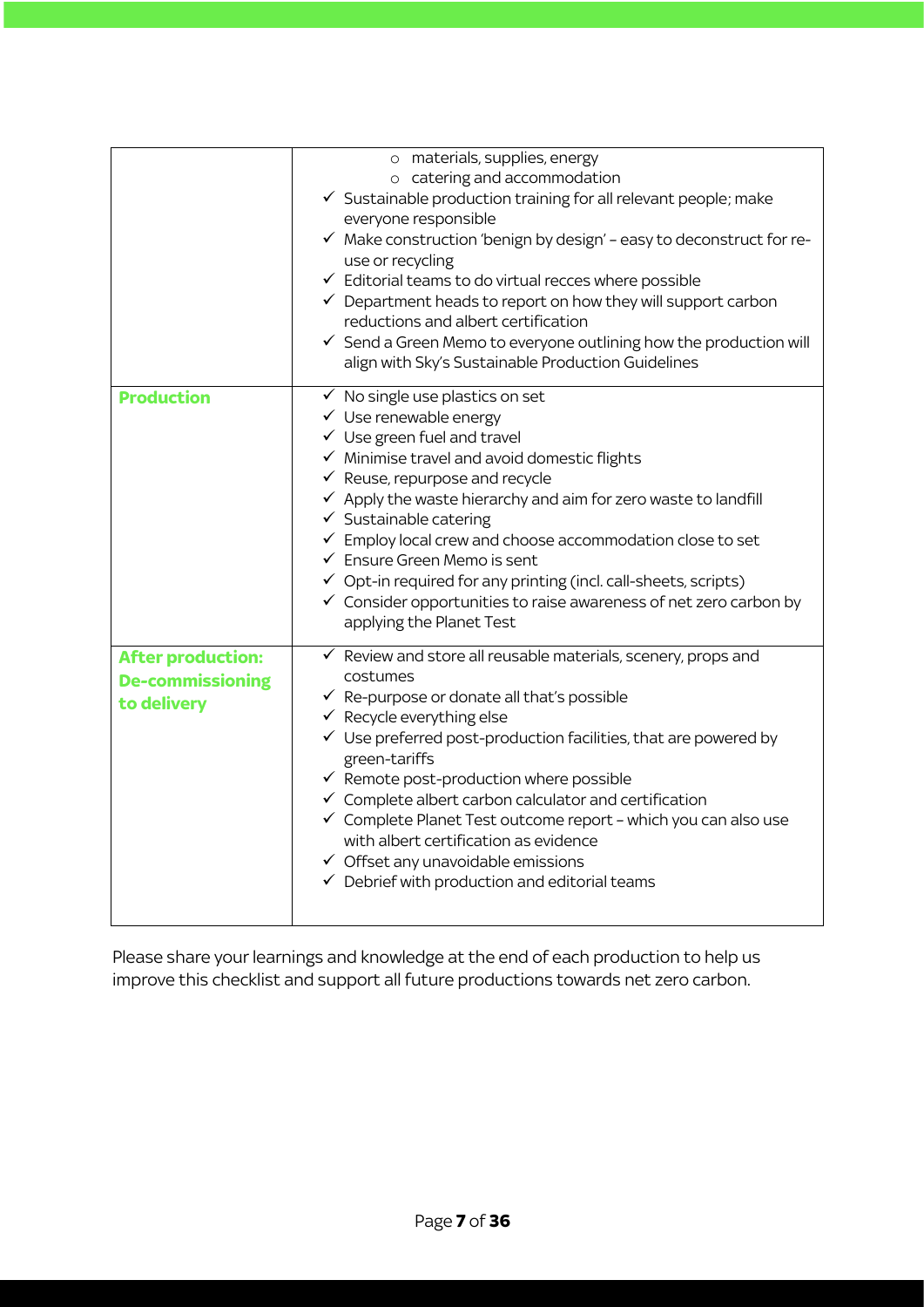## 4. The Planet Test

As content makers, storytellers, broadcasters and platform owners, we believe it is our responsibility to use our voice to acknowledge and raise awareness of the environmental issues that affect us all, inspire and engage our 24m customers across Europe in these issues and the transition to ways of sustainable living.

For each new Sky Original commission and production in the UK, we will apply 'The Planet Test'. This test is a simple way for all of us to check if our productions raise awareness of the issues and show positive action. The Planet Test does not mean that every Sky Original must carry editorial activity to support the Sky Zero campaign. Rather, it's a simple test to see if it easily could.

By *actively* considering the environment in production, we hope we can create more change, more quickly. Here are the three checks that make up The Planet Test:

| <b>1. Raise the issues</b>                                                                                   |                                                                                           | <b>2. Show the actions</b>                                                                                         | <b>3. Around content</b>                                                                      |  |
|--------------------------------------------------------------------------------------------------------------|-------------------------------------------------------------------------------------------|--------------------------------------------------------------------------------------------------------------------|-----------------------------------------------------------------------------------------------|--|
| Does the programme help the audience<br>better understand the world around them<br>and environmental issues? |                                                                                           | Does the programme show positive actions<br>that support the UN's Good Life Goals?                                 | How could the production engage viewers<br>outside of the programme?                          |  |
|                                                                                                              | This could be one of the following categories:                                            | <b>Eat well</b> (eat sustainable, buy local, waste<br>less)<br><b>Travel better</b> (walk, cycle, use public<br>2. | <b>End card</b> on programmes to inform viewers<br>of the programme's sustainability          |  |
|                                                                                                              | <b>Climate impact</b> (on natural world or human<br>society, e.g. warmer winters, floods) | transport, drive hybrid cars, reduce flights)<br><b>Buy better</b> (reduce consumption -<br>3.                     | credentials, above and beyond albert<br>certification.                                        |  |
|                                                                                                              | 2. Food (Strain on land/water/food,<br>vegetarian/vegan eating, food-waste)               | friends/experiences rather than 'things';<br>share, reuse, repair, recycle)                                        | Talent messaging during production, where<br>2.<br>appropriate, to reach new audiences and    |  |
| 3.                                                                                                           | <b>Waste</b> (plastic, landfills, disposable culture,<br>recycling, reusables)            | Be resourceful (report/fix leaks, save water,<br>4.<br>save energy, wash less/shorter cycles,                      | raise awareness of environmental issues.<br><b>Publicity and sharing learnings when</b><br>3. |  |
| 4.                                                                                                           | <b>Nature</b> (loss of species and habitats,<br>conservation, responsible tourism)        | switch to renewable energy)<br>Waste less (reduce, reuse, recycle; no to<br>5.                                     | publicising the show for TX, consider raising<br>awareness of how the show was produced       |  |
| 5.                                                                                                           | <b>Energy and resources</b> (right use of<br>transport, energy, materials)                | plastic)<br>Love nature (protect trees, wildlife, natural<br>6.                                                    | sustainably, including what was successful<br>and what was a challenge - this includes        |  |
| 6.                                                                                                           | <b>Action</b> (discrimination, political issues,<br>action groups, demonstrations)        | space)                                                                                                             | sharing learnings with the industry too.                                                      |  |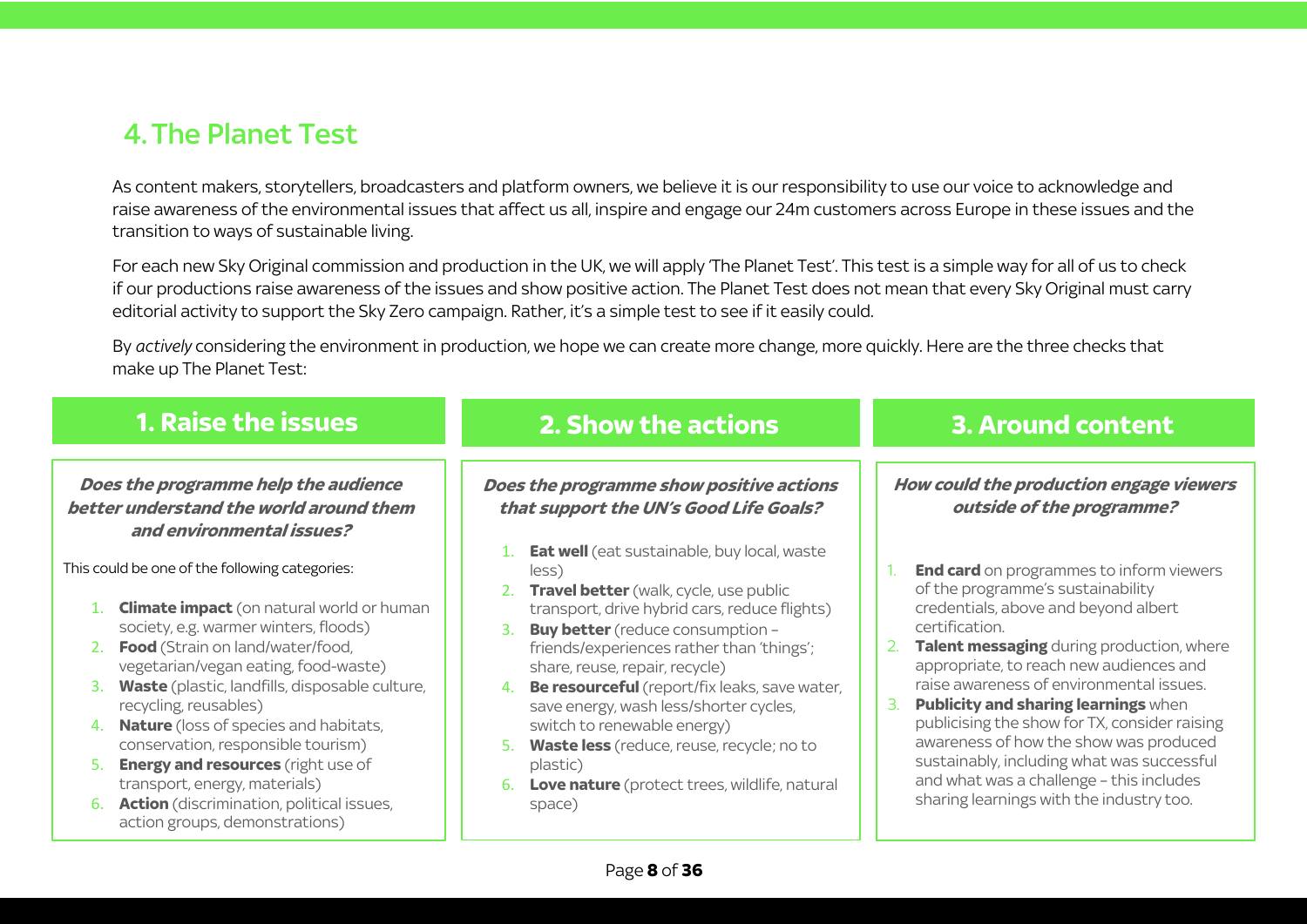### A note to Consider for the Planet Test:

Headlines of Global Action Plan's research on this

#### https://variety.com/2020/film/global/richard-curtis-rts-environment-1234758054/

Research conducted by Global Action Plan reveals that 77% of young people in the U.K. would like to see environmental issues included in drama programs, and 76% worry that environmental issues are lacking TV exposure since the onset of coronavirus. The young people also want to see environmental issues included more in dramas (59%), comedies (57%) and entertainment programs (57%). When looking into specific environmental issues, the most pressing for young people are in protecting wildlife (87%) and ending plastic pollution (84%), according to the youth focused study conducted this summer.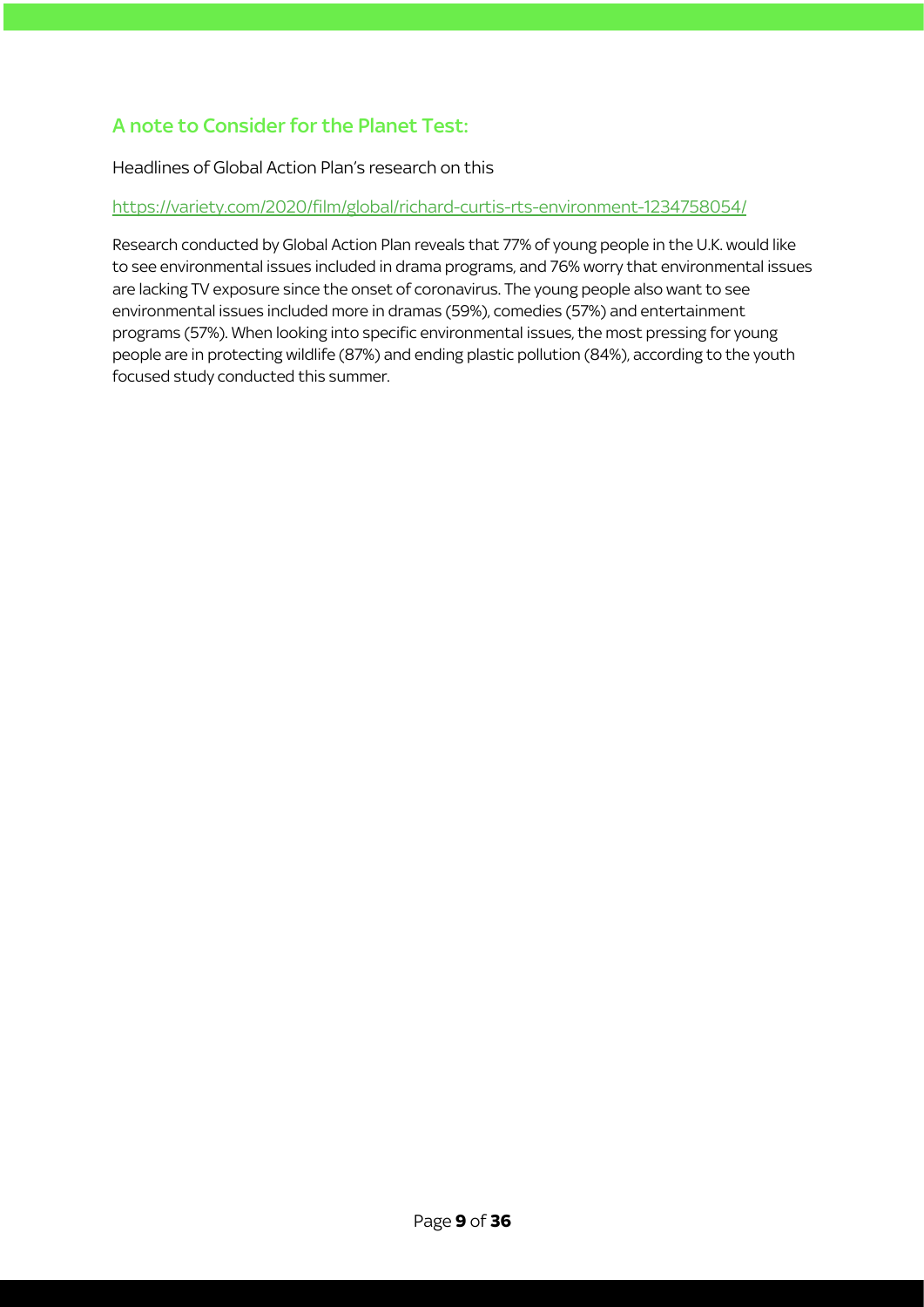# 5. Suppliers

We expect all our productions to work with suppliers that care about sustainability and have set their path to carbon-zero. We encourage working with those who think and foster innovation to support sustainability.

Here is an example of a supplier sustainability memo that you can use as guidance to engage your suppliers with your production sustainability goals.

[Sky has committed to becoming net zero carbon by 2030, because the world can't wait.] OR [*Production Name* are committed to improving sustainability on our productions.]

As a production for [Sky], we're aiming to achieve **albert** sustainable production certification and reduce our carbon footprint wherever possible.

We are looking to work with suppliers who share [Sky's] commitment to sustainability. Please send us your environmental policy, let us know if you have made any measurable commitments to carbon reduction and if so, what you are doing now and what you plan to do in the future.

We would also like you to provide any data requested for the purpose of carbon calculation and albert certification on the production, including emissions data for your services. Wherever possible, choose low/zero emission options (e.g. for deliveries).

In the future [Sky] will be factoring in sustainability criteria when choosing regular suppliers and want to encourage preferred suppliers to join them on a path to sustainable production and net zero.

If you have any questions, please contact: [email address]

With thanks …

We will continue to work with albert and Sky Procurement to collate a key suppliers list for various categories. Please do not hesitate to ask for Sky Production Procurement team's support at any stage.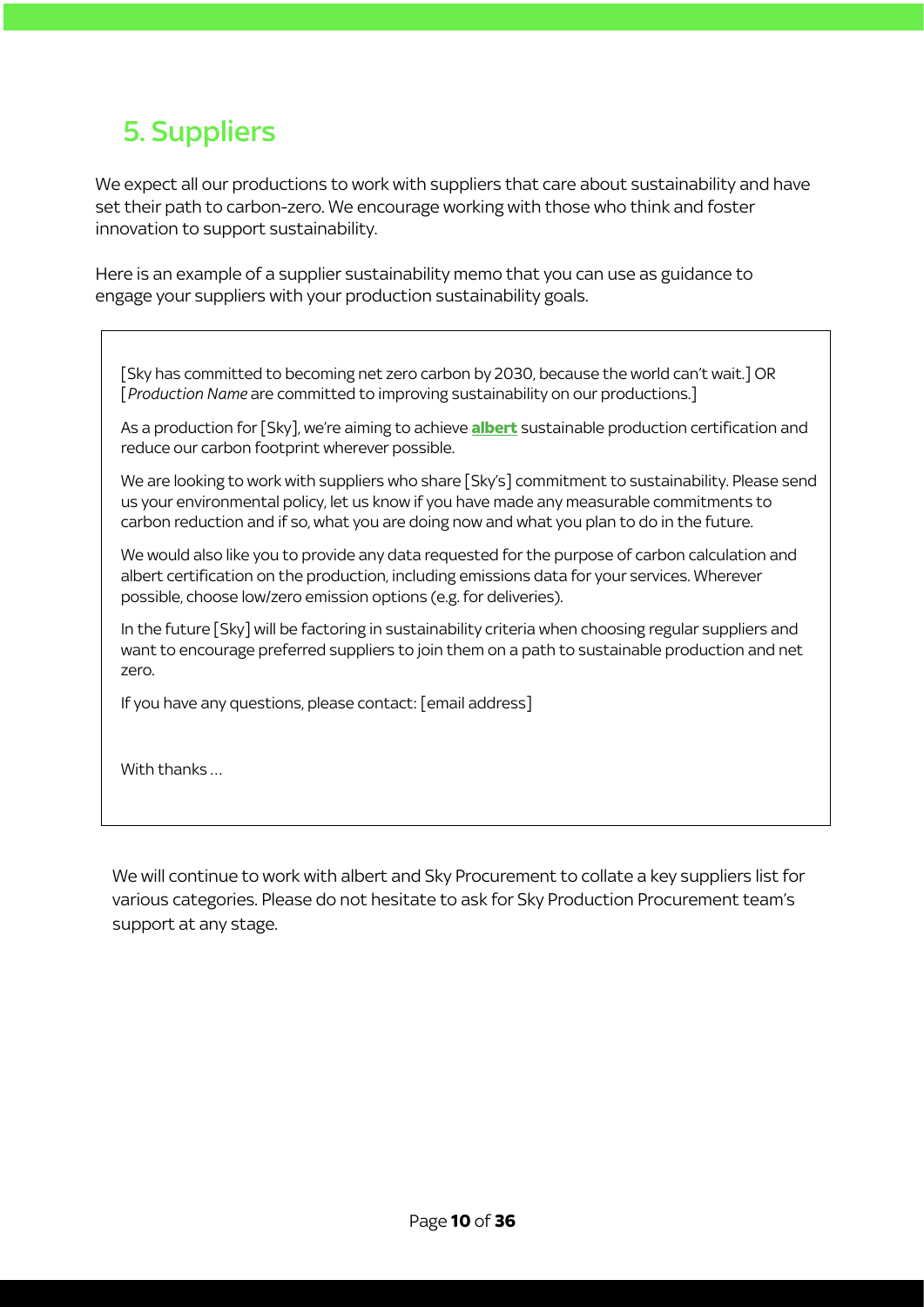# 6.Green Memo

Sky Studios require all productions to issue a Green Memo to all cast and crew. This will be a part of the production deliverable requirements as part of the production agreement.

We recommend this is tailored as necessary for your production, to fit the culture of your company and make it easy for everyone to understand and contribute!

# [Programme Name Green Memo]

From:

To:

Sky has committed to becoming net zero carbon by 2030, because the world can't wait. As a production for Sky, we are aiming to achieve **albert** sustainable production certification and we've calculated our predicted carbon footprint to understand how we can make this show the greenest it can be.

The environmental issues facing us and our planet can be overwhelming, but it is truly motivating to discover how much difference we can make collectively. No matter where you are on your journey, there is a positive step you can make. Have a look at some inspiring case studies **here**.

Our draft carbon footprint shows us that…

We will take time to apply key sustainability standards throughout the production process, particularly on [these key areas our draft footprint shows we can make the most impact] to ensure our final footprint is as low as we can make it. Working with you all, we will look to find the best options and solutions in all areas.

We will ask each department to keep a record of their waste management, energy used and any information on suppliers and their backgrounds, and to send these to <name, email>. At the end of the production we will quantify the positive difference we have made together and share the results of all our efforts. Then we hope you'll join us in passing on our experiences to other producers and productions. Continual learning and sharing can help transform our industry into a regenerative one which not only leaves no footprint but has a positive impact on the environment.

Let's work together to reimagine and reinvent.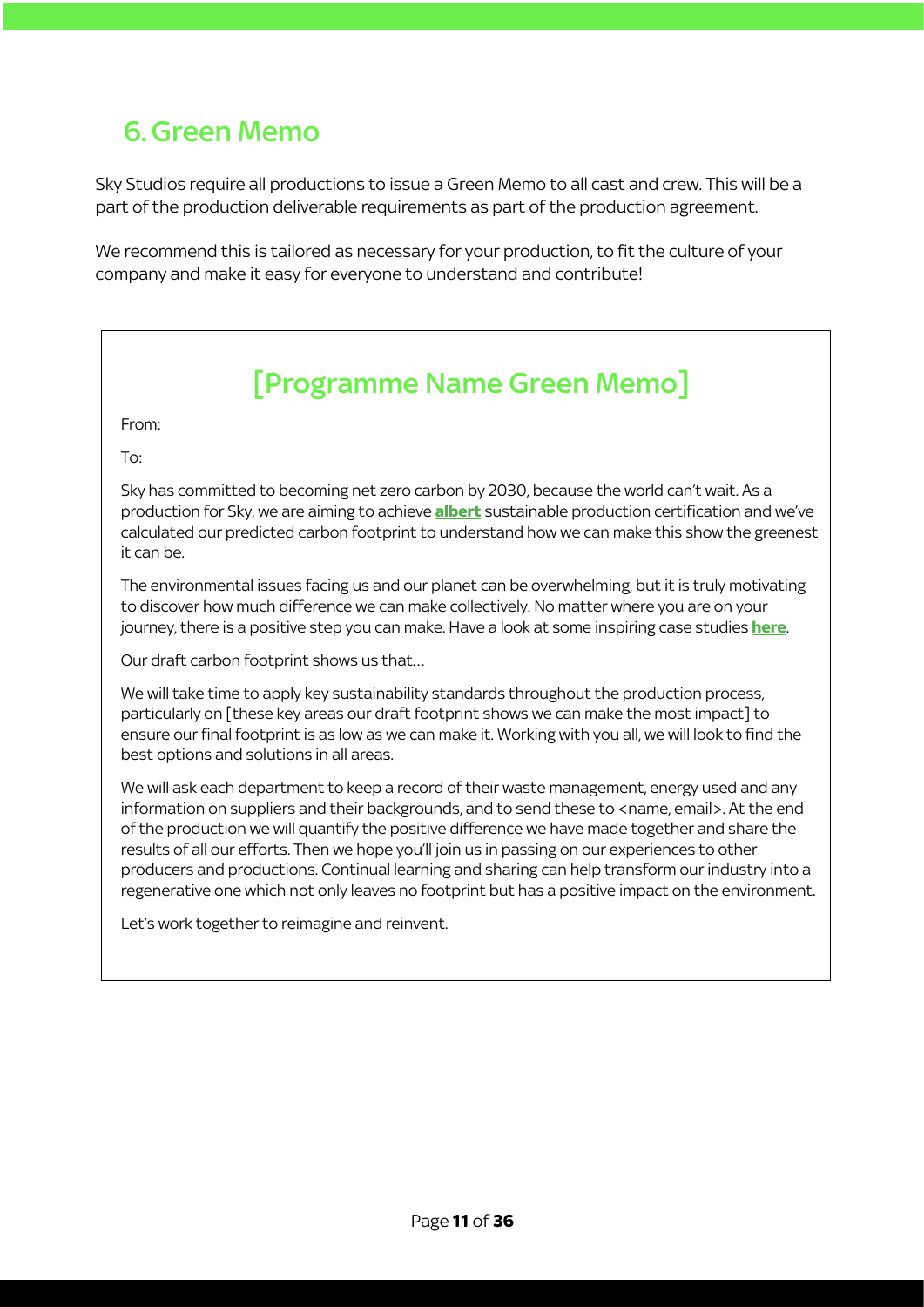# 7. Key Sustainability Standards

Below are our key sustainability standards that we recommend you add to your green memo for everyone's responsibility:



### **Training & Awareness: Getting our facts straight**

- $\checkmark$  **Sustainable production training** for everyone at the beginning of each production
- ü Distribute production's **Green Memo** to all
- ü Provide **frequent checkpoints** and **updates** throughout production



### **Travel & Transport: Cleaner air**

- ü Take **public transport** where possible. Think **car-share** or **carpool** where not possible and it is COVID-safe to do so
- ü No **domestic plane travel** in England and Wales. Reduce international flights where possible
- $\checkmark$  Use **video conferencing** rather than travelling to meetings
- ü Hire **electric rental cars** for those doing high mileage
- $\checkmark$  Insist on **'no idling'** for all vehicles on production
- ü Use **green taxis** and **couriers**
- ü Use **bicycle couriers** for shorter deliveries

### **Energy & Fuel: Making the most of the good stuff**

- ü Source **power from the grid** where possible
- **✓** Use hybrid or electric generator or electric power stack where not
- $\checkmark$  Replace diesel with **biofuels made from waste material** for generators  $\&$ plant where electric isn't an option
- $\checkmark$  Use **LED lighting** on and off set where possible
- ü Use **rechargeable batteries**
- ü Switch off vehicles, lights and **appliances when not in use** and don't leave devices on charge overnight



### **Reuse Repurpose Recycle: Keep it in use…**

- Source **second hand, pass on assets** you no longer need and always check Sky's Procurement Hub for recommended, sustainable and approved suppliers
- $\checkmark$  Pledge to reduce **personal waste** (e.g. food packaging waste, coffee cups, etc) and waste generated in your role within the production



### **… and out of landfill: Waste Management**

- ü Cut **departmental waste**, avoid single use plastics (please see Sky's single use plastic policy in the appendix) and look for packaging free options
- $\checkmark$  Use the clearly signed **recycling & compost bins** in all work areas including set and unit bases
- $\checkmark$  Hire skips only when absolutely necessary, and only from suppliers who **recycle and provide data**
- $\checkmark$  Obtain **recycling reports** from all disposal companies and submit to senior production representative as advised by your production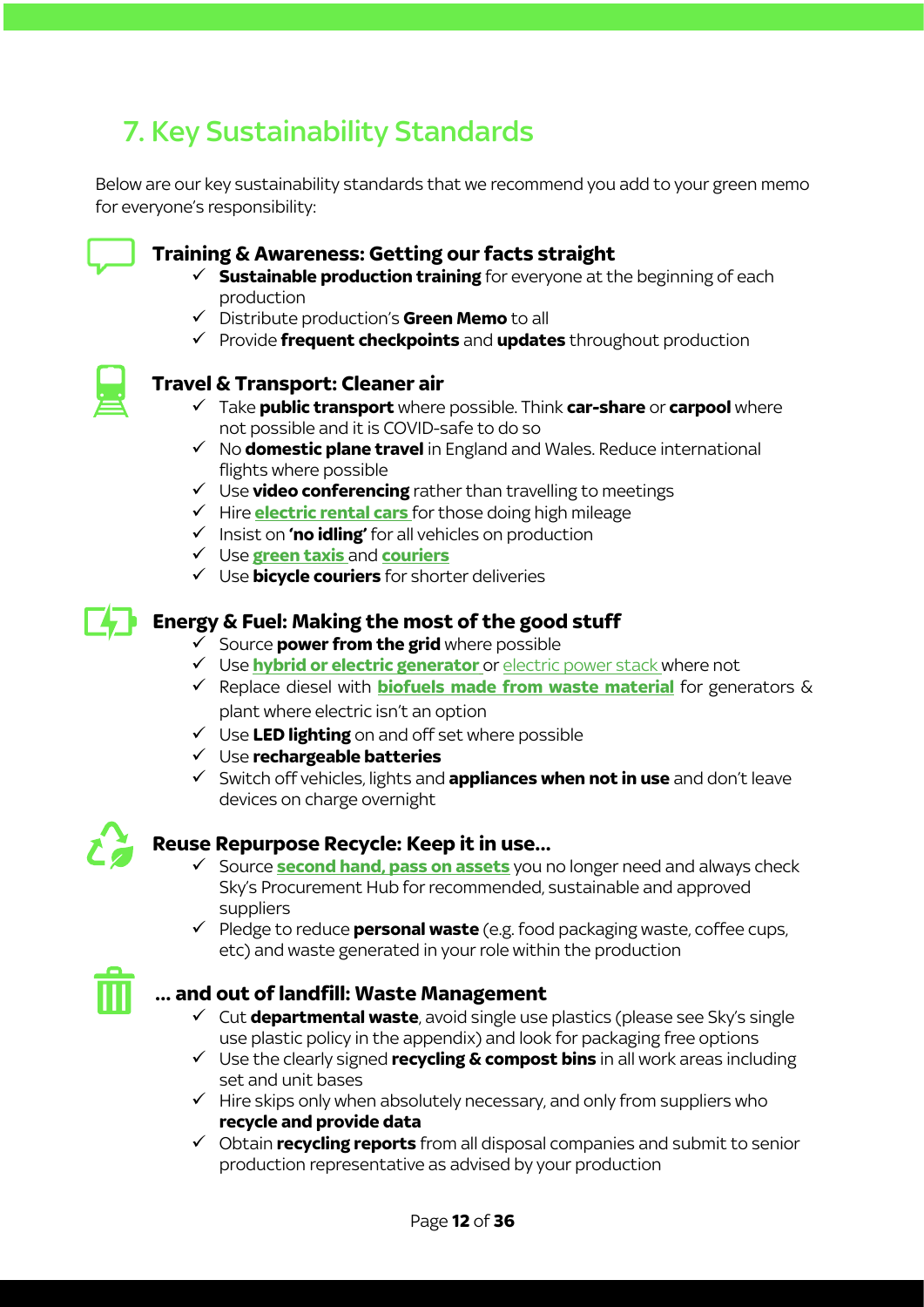

# **Catering, Coffee & Water: Consume consciously**

- $\checkmark$  **Pre-order** all catering, coffee and water in line with production's set up
- ü **Avoid single use plastics**: bring your own reusable water bottles, coffee cups, food containers and cutlery and encourage everyone to do the same
- ü Any leftover food to be **donated locally**
- ü Ensure food waste is placed in the **dedicated bin**



#### **Sustainable Materials: Avoiding hidden habitat destruction**

- $\checkmark$  New stuff has a high carbon footprint. Reduce our impact by using existing materials, **recycled** content and **renewable** sources where you can't reuse or repurpose
- ü Go paperless where possible, an **'opt in' policy for printing is in operation**
- ü If you need to always print **double sided**
- ü Source from **local suppliers** rather than shipping from far afield



**Suppliers: Lead and advocate change** (please see section 6 for further details)

- ü Send your suppliers a **Suppliers Sustainability Memo**
- $\checkmark$  Factor in green credentials when awarding contracts
- ü Check Sky's Procurement Hub, albert's **Green Suppliers list** and the **Green Providers Directory**

You can find further information and recommendations for different production departments in the appendix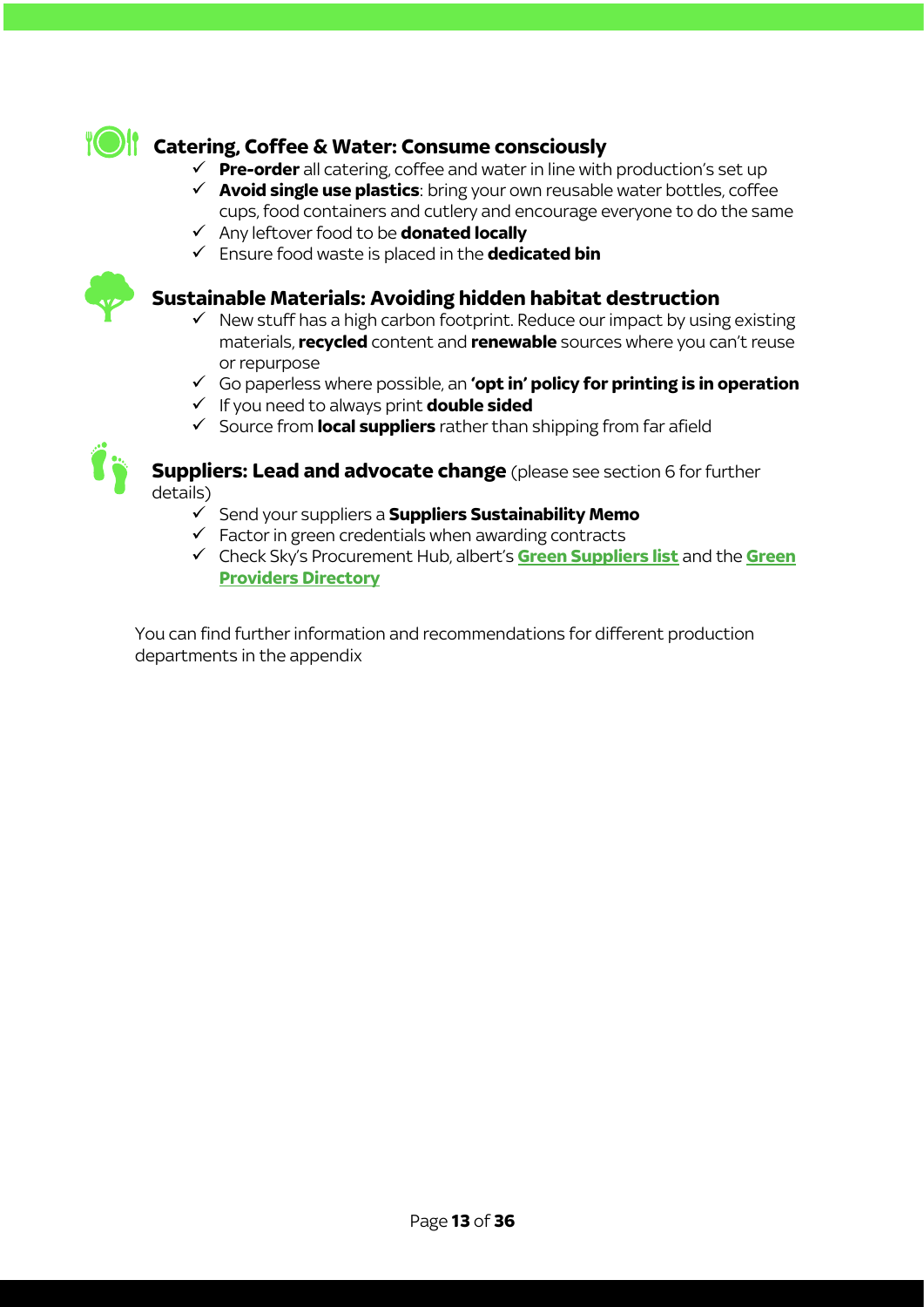## 8. Further resources

Here are some useful links/documents to support you throughout the production process:

Sky Zero

albert

- Search suppliers
- Planet Placement

BITC Net zero carbon jargon buster Production Managers Association - Greenwing The Royal Society – Climate Change in 60 seconds **BECTU Camera Branch: Working Sustainably Within Camera** 

…and some sustainable production resources that we like:

Sky Production Services

Universal Production Services

The Costume Directory

Please share your recommendations for us to add to our list.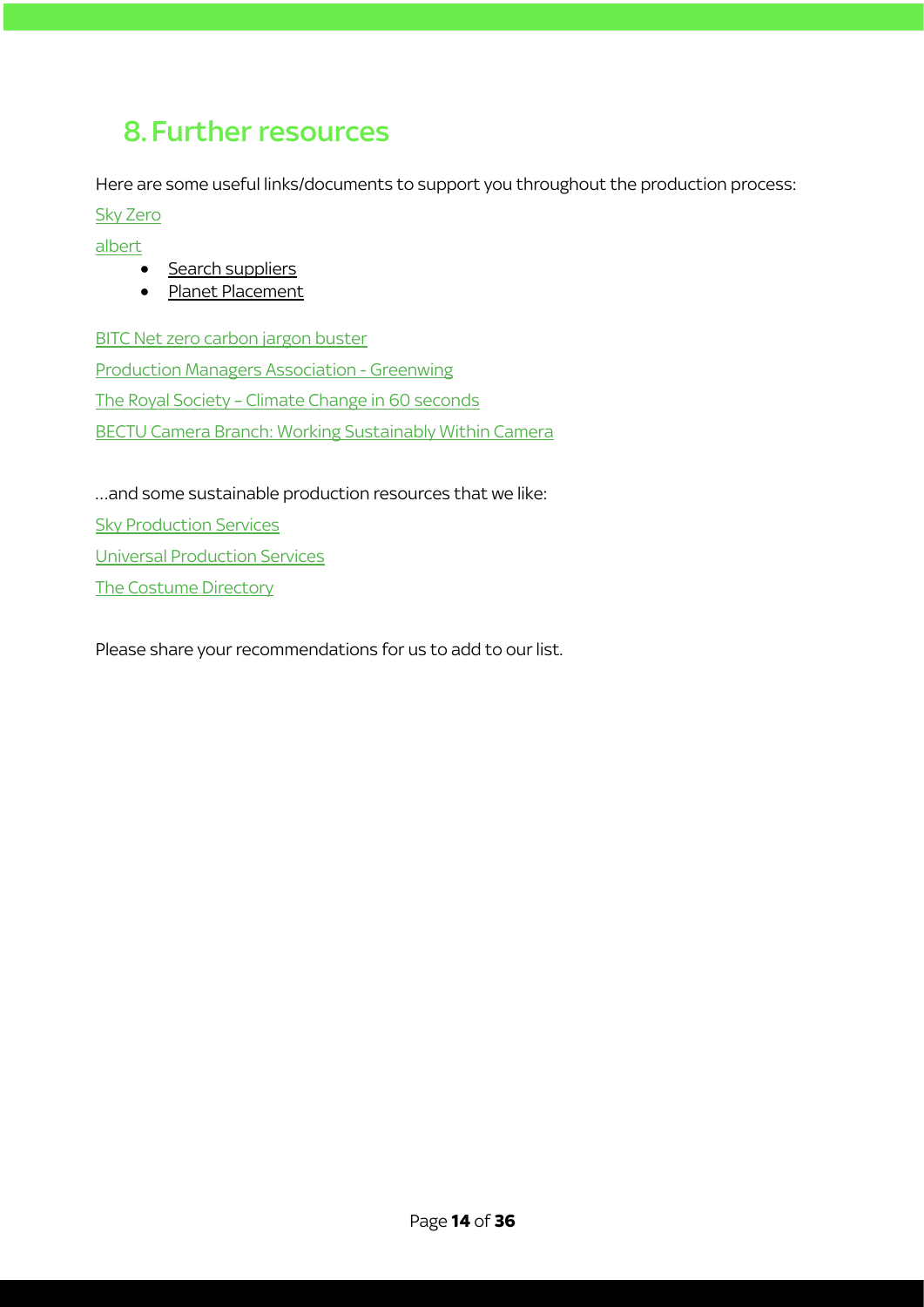# 9. Appendix

### **a. Specific Departmental Considerations**

- i. Production
- ii. Accounts
- iii. Art department, construction
- iv. Assistant directors
- v. Camera, lighting, grip and sound
- vi. Catering
- vii. Costume
- viii. Facilities
	- ix. Hair & Make-up
	- x. Locations
- xi. Post-production
- xii. Publicity and marketing
- xiii. SFX

### **b. albert Toolkit – Guidance Summary**

**c. Production guidance for single use plastic**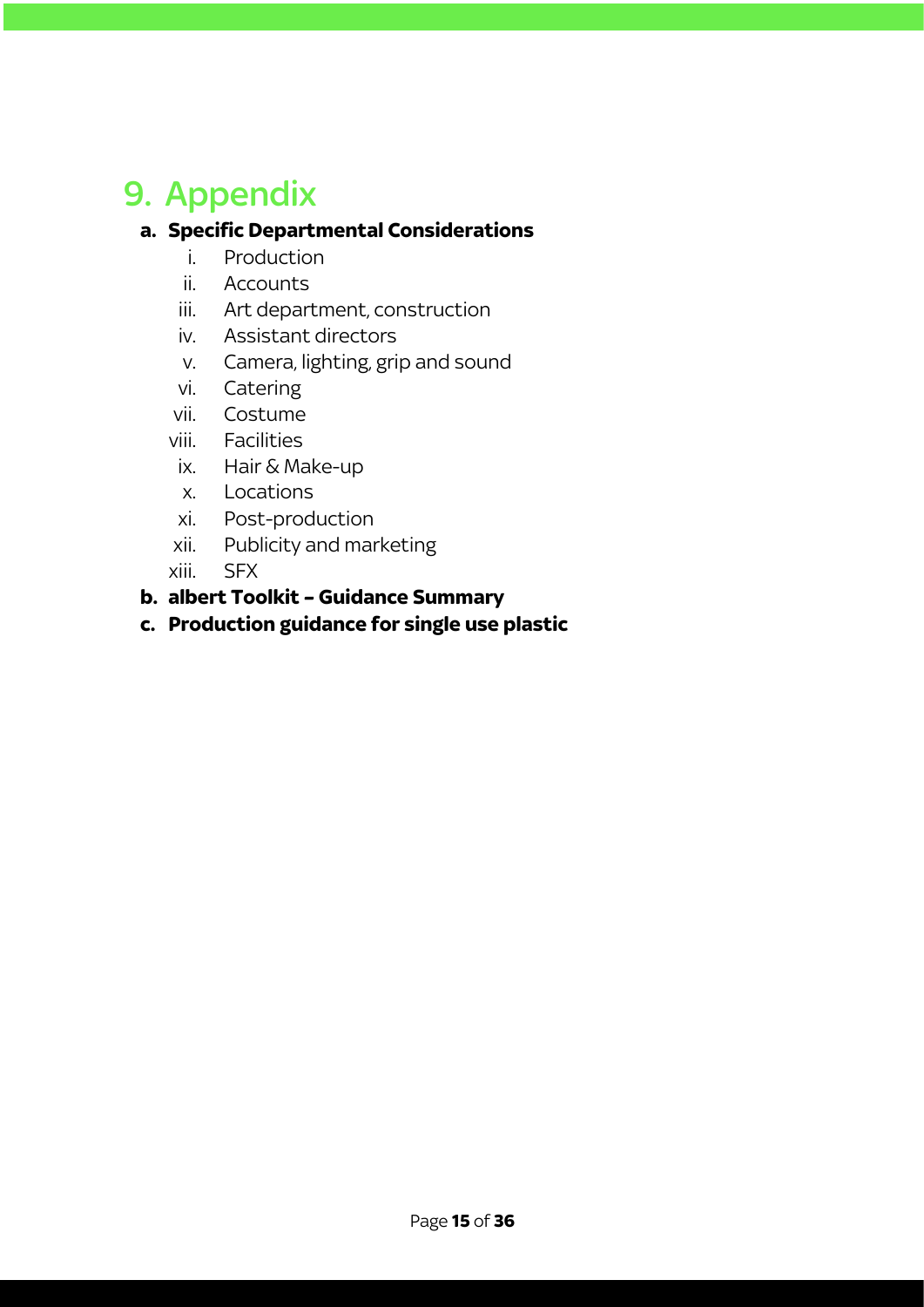# b. Specific Departmental Considerations

## i. Production

Use your predicted albert footprint and data from previous series to **set goals to reduce your greenhouse gas footprint**. Assign a senior person (e.g. HoP, PE, Producer) **accountable for implementing** agreed goals.

**Communicate** your goals to cast & crew in your green memo (see section 6) and **assign** sustainability champions in each area to keep you on track. Encourage everyone to share ideas to help their department achieve these goals for the whole production.

#### **Essential:**

- $\checkmark$  Ask your PE whether electricity is renewable for pre-, production and post-. If not, sign up for a renewable energy supply if within your control. Your PE can support you to advocate the studio/building switch to a renewable contract.
- $\checkmark$  On location:
	- o Source power from the grid where possible, otherwise use a hybrid or electric generator or electric power stack. Request that the supply is renewable
	- $\circ$  Where electric isn't an option replace diesel with biofuel for generators & plant hire
	- o Do not use space heaters, minimise aircon
	- o Use stock or archive footage to limit aerial shoots, or choose drones where possible
- $\checkmark$  Work with relevant Producers, Directors & HoDs to incorporate sustainable behaviours on screen
- $\checkmark$  Hold regular sustainability meetings with HoDs to review best practice
- $\checkmark$  Cut your travel footprint
	- o Reduce air travel by using alternatives such as trains, buses and video conferencing
	- o Hire crew and kit locally wherever possible
	- o Hire electric rental cars for those doing high mileage
	- o Hire electric or hybrid options for unit drivers
	- o Insist on "no idling" for all and any vehicles on the production
	- o Require staff and crew to use public transportation or carpool
	- o Use green taxis and couriers. Use bicycle couriers for shorter deliveries
	- o Choose hotels with renewable energy and a clearly stated and implemented environmental targets
	- o Choose accommodation close to location/transport to reduce the requirement for vehicle hire
- $\checkmark$  Buying operate a 'hire first' approach
	- o Talk to suppliers including your studios/office about their environmental policy and green products & services, have them supply emissions data for their services at the same time as getting quotes, and send them our Suppliers Sustainability Memo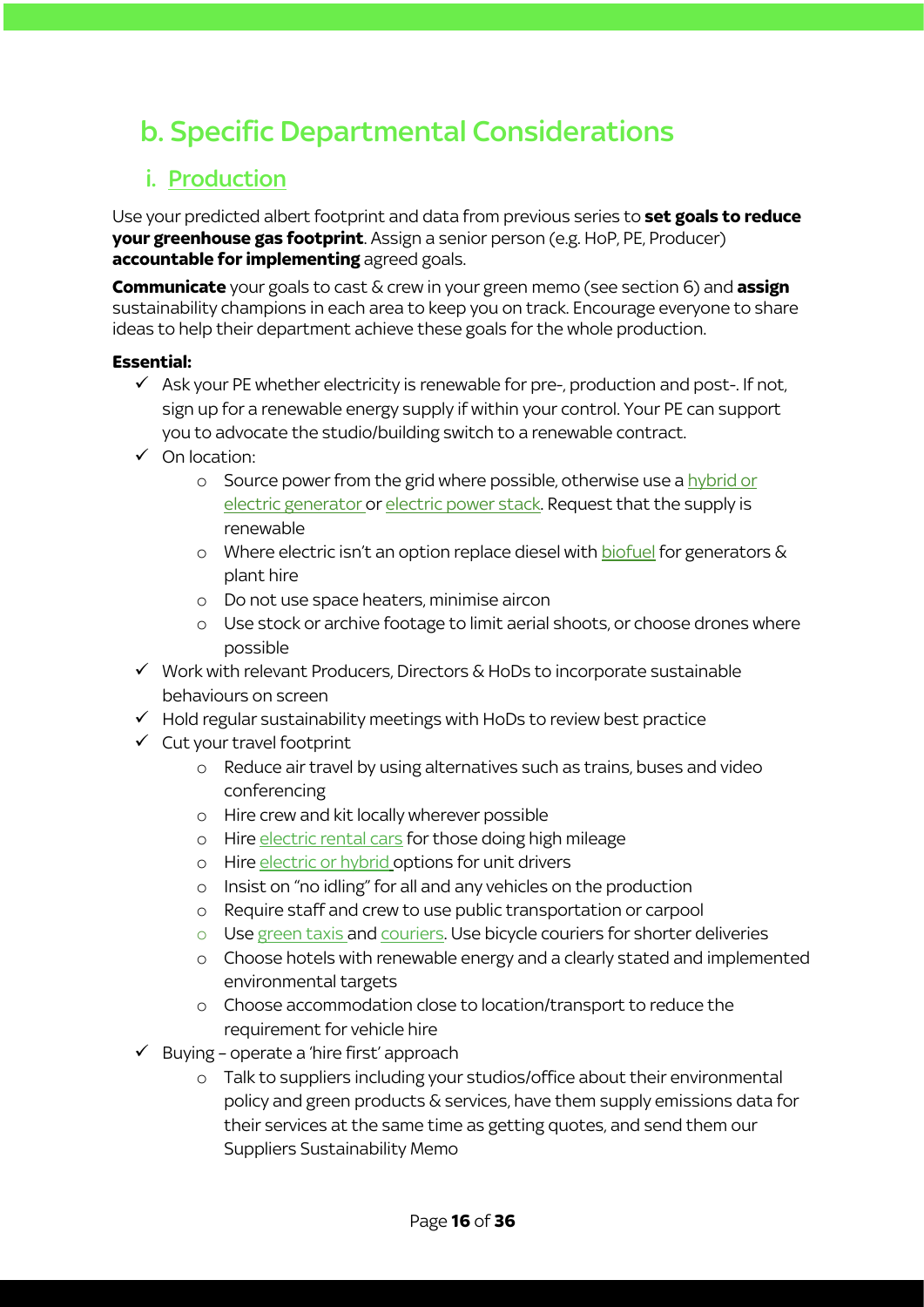- o Hire Caterers who provide seasonal ethically sourced local ingredients and tasty plant-rich options, who use crockery or compostables and who donate leftovers to local foodbanks/charities. Incorporate this into your catering contract. Provide them with accurate daily headcounts to avoid waste
- $\circ$  Eliminate single use plastic & polystyrene including water bottles, sachets, cutlery, coffee cups, and provide water dispensers or tap water in the office, on set and at base including during prep and build/dress. Ask all cast and crew, dailies and supporting artists to bring their own refillable bottles
- o Make sure all purchases e.g office, cleaning supplies, are **recycled or environmentally certified** and can be recycled at end of life. Only buy what you need and products with reduced/no packaging
- o Purchase from local businesses to support the community and cut down on emissions from delivery, and ask them about emissions-free deliveries
- o Choose environmentally friendly crew gifts, e.g. vouchers, donations, certified organic clothing or reusable water bottles
- $\checkmark$  If not provided by the location, adopt a zero-waste to landfill policy and set up recycling & compost bins in all work areas with clear signage. Ensure a strong recycling approach is applied throughout the production and that all selected waste contractors divert waste from landfill.

### **Go further:**

- $\checkmark$  Offer perks for cast/crew to reduce flying, offer train options wherever possible, see here
- $\checkmark$  Ask cast, crew and suppliers for feedback on sustainable production initiatives
- $\checkmark$  Include relevant reminders on readthrough invites, call sheet emails, memos etc
- $\checkmark$  Consider using an emission-free shipping company
- $\checkmark$  Donate items that are no longer needed to a vetted local organization or another production – e.g. to Greenshoot
- $\checkmark$  Implement an opt-in policy for all paperwork. Use digital distribution for start paperwork, scripts and call sheets. If printing is required, print only the pages needed, set all printers to default to double sided. All paper should be 100% recycled or FSC certified, as per Sky's wood and paper purchasing policy.

## ii. Accounts

- $\checkmark$  Gather financial information on the savings or costs of sustainability initiatives
- $\checkmark$  Tag and track relevant materials for albert greenhouse gas footprint calculation
- $\checkmark$  Audit supplier use and only use suppliers who have been vetted as a responsible business
- $\checkmark$  Insist on using digital purchase orders and start paperwork
- $\checkmark$  Reduce printing by only printing when necessary and by printing double sided. Set all printers to default to double sided printing. All paper should be 100% recycled or FSC certified, as per Sky's wood and paper purchasing policy
- $\checkmark$  Recycle paper and ink cartridges.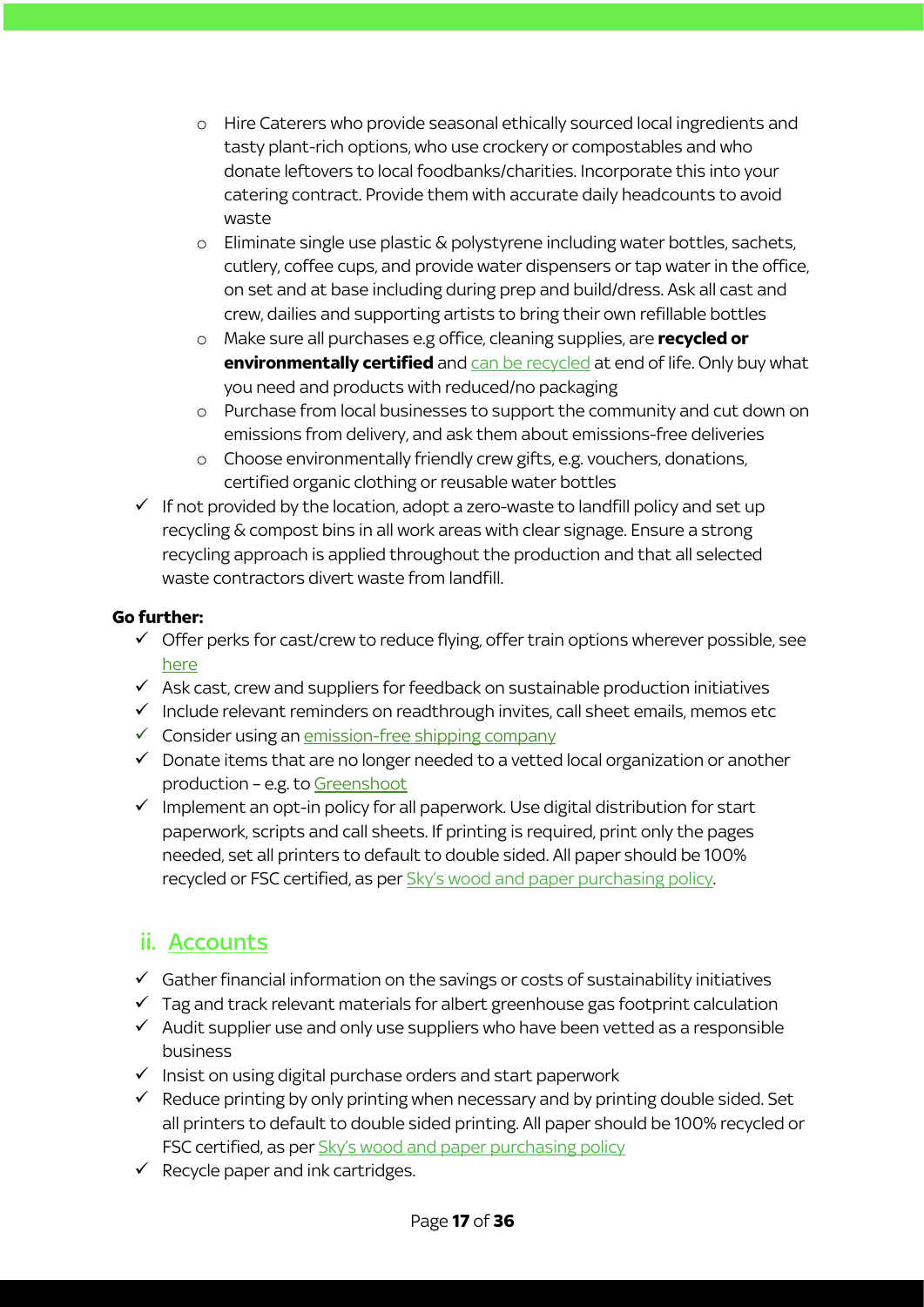## iii. Art Department, Construction, Props

**Use materials responsibly** – take a 'hire-first' approach, then reuse, repurpose, recycle. When no longer needed on the production, **pass on, donate or sell your assets** - sets, materials, props and greens.

Send your suppliers a Suppliers Sustainability Memo & factor in green credentials when awarding contracts (see Suppliers section)

#### **Design & Construction**

- $\checkmark$  As the first port of call, use existing sets or recycled materials from another production. Suggested suppliers for sourcing and donating assets:
	- o CAMA storage plus asset management software to help you find, relocate and categorise sets and props for further storage, reuse or recycling
	- o Set Exchange freecycle website for materials
	- o Green Clover sustainable scenic recycling
	- o Reuse network for donating and sourcing furniture and appliances
	- o Stockyard for prop, set and scenery rentals
- $\checkmark$  When you need to start from scratch, design for deconstruction:
	- o Ensure your materials are recyclable and can be fully separated to be recycled
	- o Use construction and design materials that are made from recycled or renewable resources. All wood must be FSC certified. *More sustainable wood options are bamboo and farmed maple or birch*
	- o Use alternatives to wood for structural support, e.g. steel scaffolding, shipping containers
	- o Avoid any materials that can't be recycled, repurposed or re-homed
	- o Check the Idemat app to understand materials' greenhouse gas footprint and environmental impact
- $\checkmark$  Use low or no-VOC paints, stains, finishes and adhesives and use leftover paint as a primer
- $\checkmark$  Minimise waste from your workflow; where skips are needed, use a supplier that will help you separate waste for recycling and provide waste transfer notes that prove your waste has been recycled.

#### **Set Decoration / Props / Greens**

- $\checkmark$  Incorporate sustainable behaviours on screen, e.g., reusable water bottles & bags and electric action vehicles
- $\checkmark$  Rent and source second-hand items; choose sustainably produced products for anything new
- $\checkmark$  At exterior locations, respect and preserve the local environment do not disturb existing flora or fauna or introduce foreign plant species
- $\checkmark$  On completion of an activity, re-instate the area to its former condition or better, such as replanting, reseeding, alleviation of ground compaction, reinstatement of footpaths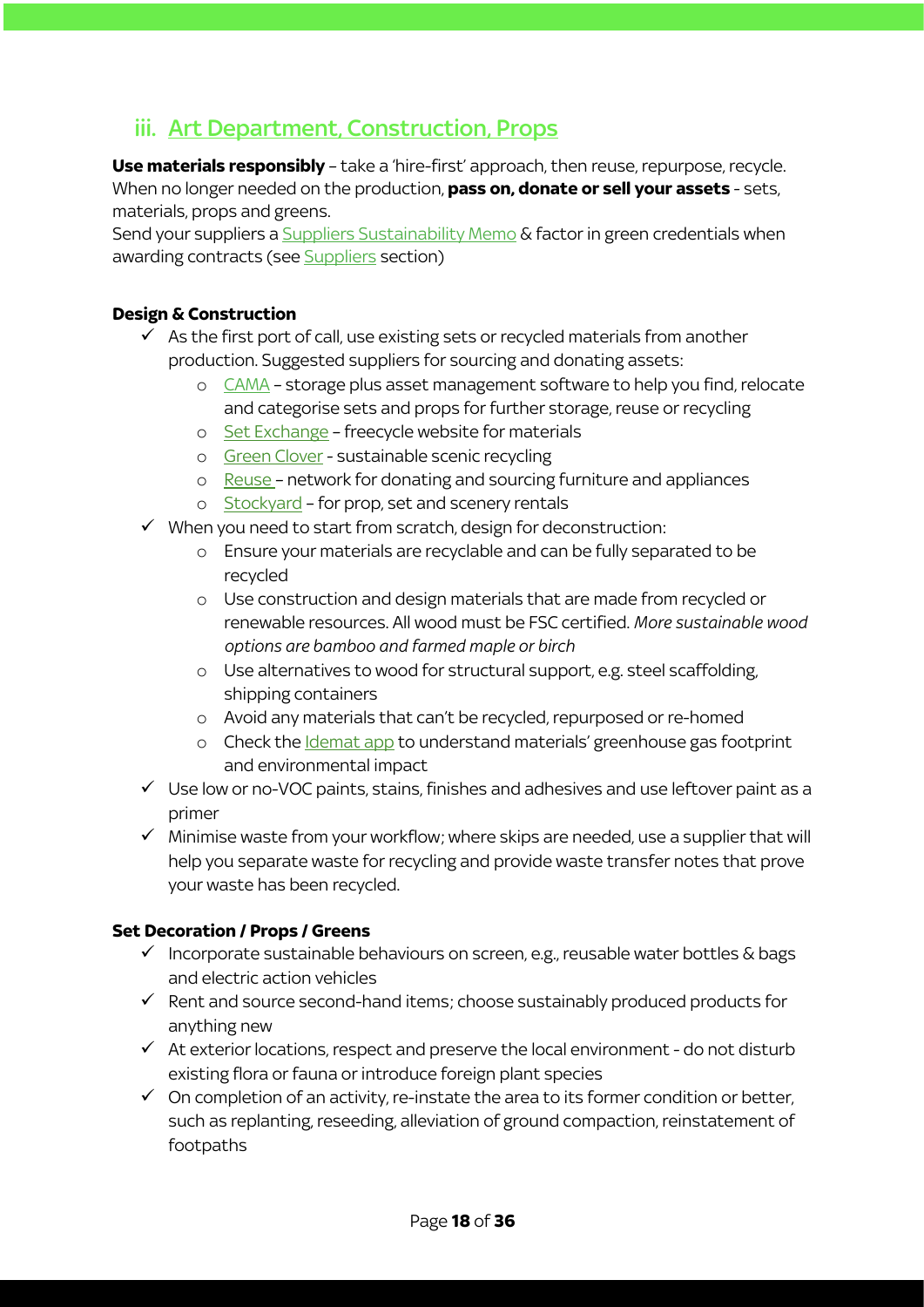$\checkmark$  Rent greens where possible, and/or buy organically grown live plants in peat-free compost. Compost any green waste.

## iv. Assistant Directors

- $\checkmark$  Send your green memo to your extras agency to share with all extras
- $\checkmark$  Include green tips on call sheets and add reminders of public transport routes to the location and for people to bring reusable cups & water bottles
- $\checkmark$  Champion these Sustainable Production Standards and Practices at on-set briefings
- $\checkmark$  Ensure extras holding area has been provided water coolers and recycling bins.

## v. Camera, Lighting, Grip & Sound

- $\checkmark$  Use hybrid or electric generator or electric powerstack
- $\checkmark$  Use LED lighting everywhere possible, including work lights. Ask your PE how NBCU can help if you don't have a preferred supplier
- $\checkmark$  Switch off when not in use, including after any pre-light. Save power by dimming between takes and don't leave devices on charge or on standby overnight
- $\checkmark$  Shoot digitally instead of on film
- $\checkmark$  If shooting on film, choose a green lab and ask to see their environmental policy
- $\checkmark$  Use rechargeable batteries
- $\checkmark$  Avoid any adhesives that leave a residue (gaffer tape, camera tape) and choose safe alternatives like eco gaffer tape or non-plastic eco tape
- $\checkmark$  Recycle batteries, plastic lighting gels and any other waste
- $\checkmark$  Reduce usage and waste of consumables, and donate unused consumables.

## vi. Catering

- $\checkmark$  Obtain as accurate a headcount as possible and operate a pre-ordering system, which is proven to reduce food waste
- $\checkmark$  Serve seasonal, local, organic and/or sustainably grown food and drinks, avoiding any red-rated fish and keeping red meat to a minimum. Flip the Menu to list plantrich meals first and list food provenance. Find tips for your caterers here
- $\checkmark$  Commit to low/no landfill
- $\checkmark$  Donate all edible leftover food locally. Send compostable waste for composting or energy generation
- $\checkmark$  No single use plastics/polystyrene. Choose reusable or compostable crockery  $\&$ cutlery, water jugs and refillable bottles. Provide water stations using large dispensers near set and at base
- $\checkmark$  Ensure recycling bins are clearly marked with instructions and communicate key messages about disposal to cast & crew.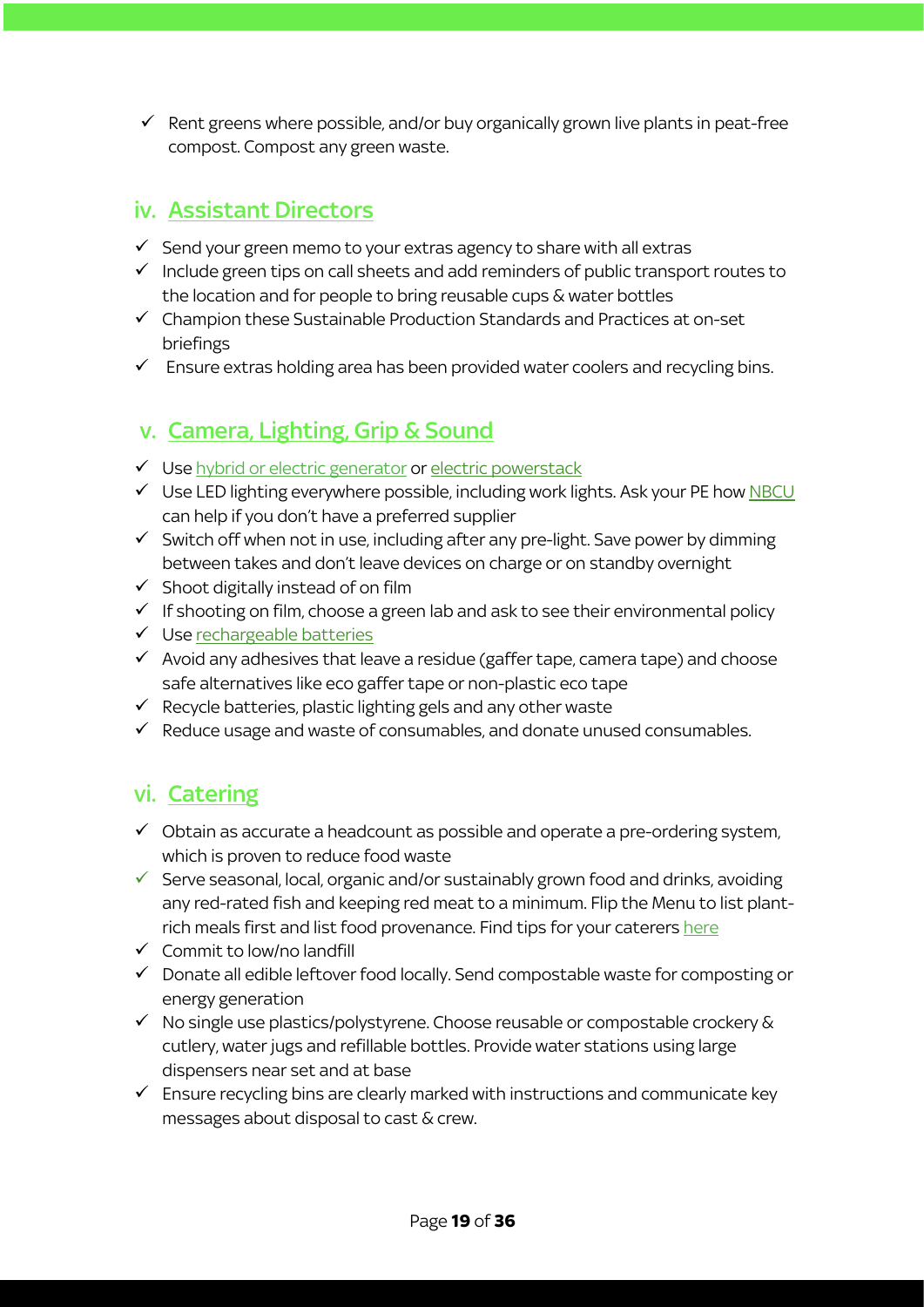## vii. Costume

#### **Essential:**

- $\checkmark$  Rent and source second-hand wherever possible avoid fast fashion. Use The Costume Directory for anything you need to know about sustainable costume sourcing
- $\checkmark$  Use reusable coat hangers, shopping and garment bags
- $\checkmark$  Reduce washing and when washing, set the machine temperature low, use filters, e.g. Guppyfriend, to stop synthetic microfibres entering the water stream
- $\checkmark$  Pass on costumes & materials to other productions or local charities at the end of production.

### **Go further:**

- $\checkmark$  Avoid dry cleaning when possible and, when required, use a non-toxic environmentally friendly dry-cleaner
- $\checkmark$  Choose naturally dyed fabrics and check the sustainable credentials of labels (Fair-Trade and Organic, EU ECO-label, or Cradle to Cradle)
- $\checkmark$  Use biodegradable detergents. When aging and dyeing, choose biodegradable products, and boxed washing powder instead of plastic.

### viii. Facilities

- $\checkmark$  Ensure heating / aircon is switched off in unused trailers and doors are kept shut
- $\checkmark$  Ask all facility providers to disclose their plans to become net zero carbon and ensure they're using the lowest emission fuel available to deliver to site; monitor suppliers' compliance with the contract to ensure your environmental requirements are being met
- $\checkmark$  Ensure clearly labelled recycling bins are in all facilities
- $\checkmark$  See notes below about power at base.

### ix. Hair & Make Up

- $\checkmark$  Purchase products that can be refilled and look for products with recyclable or biodegradable packaging
- $\checkmark$  Avoid using wet wipes by using reusable warm flannels and hot towel cabbies, and only use biodegradable wet wipes when required
- $\checkmark$  Use cruelty-free, non-toxic and organic products
- $\checkmark$  Avoid the use of ozone-depleting aerosols and petroleum based synthetic chemicals (mineral oil, sulphates, etc)
- $\checkmark$  For prosthetics, use cruelty-free, non-toxic products and adhesives.

## x. Locations

 $\checkmark$  Secure access to mains power wherever possible at unit base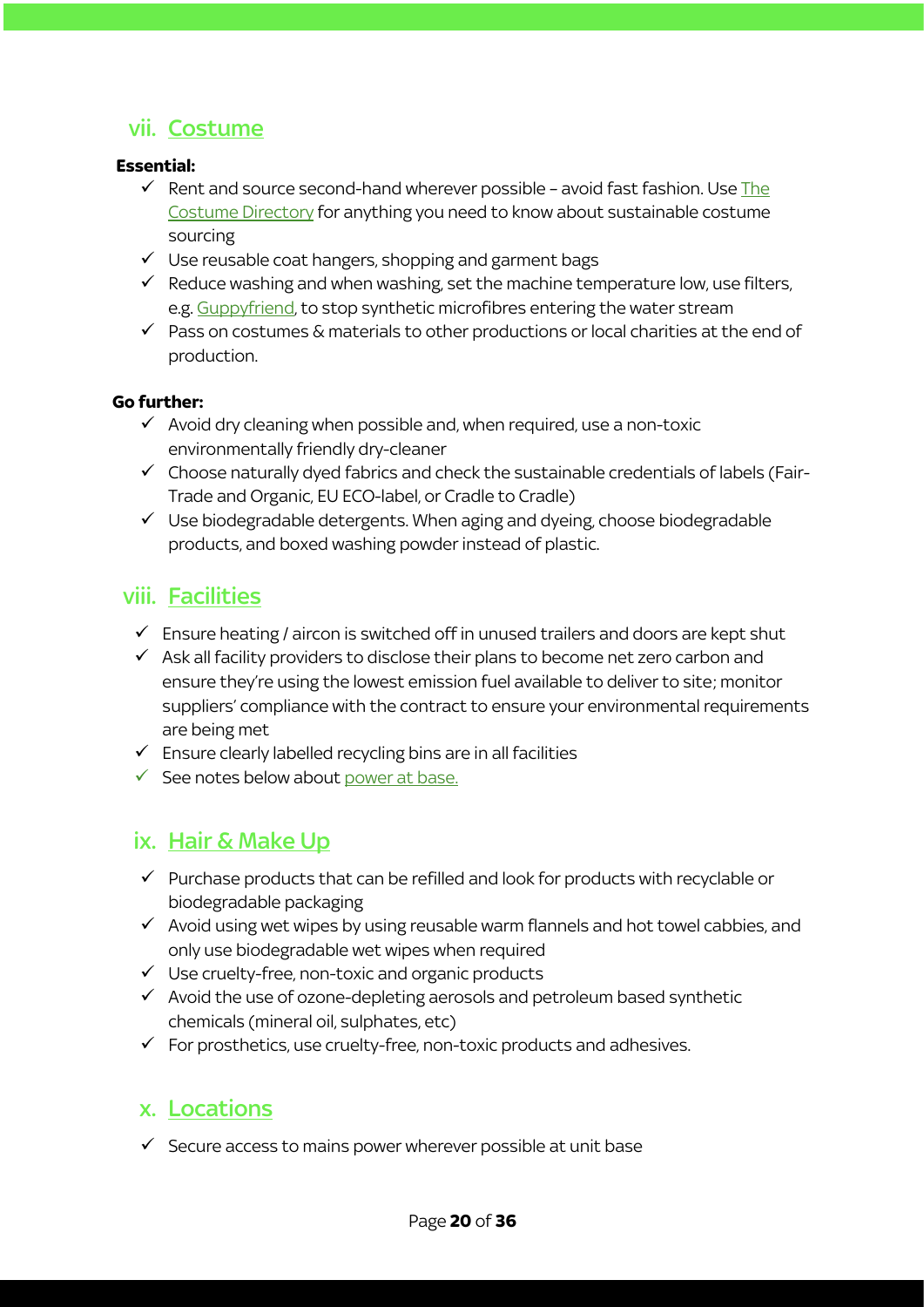- o Check out Film London pilot to expand renewable mains access, 'The Grid Project'
- $\checkmark$  Protect and preserve all locations. On wrap make a clean sweep of the area to ensure that nothing is left behind including equipment, rubbish and signage.
	- o Make all signs out of recycled and recyclable materials, and only hang signs in the immediate vicinity (saving journeys)
	- o Use string to hang signs. NEVER use plastic, staples, drawing pins or tape to hang signs as they severely damage trees;
	- o Use locations protection material made from recycled material and/or reusable mats and protectors
- $\checkmark$  Energy efficiency is key to cutting carbon and spend!
	- o Use hybrid or electric generator or electric powerstack
	- o Replace diesel with biofuel for generators & plant hire where electric isn't an option
	- o Use one generator for as many teams as possible rather than multiple generators
	- o Use mobile batteries and solar power wherever possible
	- o Use electric gators in place of combustion ones
	- o Use energy efficient HVAC units (heating, ventilation, air conditioning)
- $\checkmark$  Clever travel planning:
	- o Select unit bases and parking areas that are as close as possible to set
	- o Include public transport information on movement orders
	- o Use electric or hybrid vehicles
- $\checkmark$  Provide tap water on set and at base either by access to mains water or via portable refill stations including during prep and build/dress
- $\checkmark$  Engage a sustainable waste management company (e.g. Noble Waste, Hazgreen, Location One, Bio Collectors) for waste & recycling, including compostables
	- o Set up recycling & compost bins in all work areas including catering, on set & unit bases, with clear signage. Always make sure there are enough bins for each area
	- o Ensure recyclables and compostables are collected at each location and request recycling reports.

## xi. Post-Production

- $\checkmark$  Insist your chosen Post House sources power from renewables wherever possible, and takes measurable steps to improve energy efficiency
- $\checkmark$  Choose a Post House offering remote services such as editing from home and remote viewings
- $\checkmark$  Use Source Connect for automated dialogue replacement (ADR) and voice over (VO) and video conferencing for meetings
- $\checkmark$  When you need to travel
	- o Take trains over cars
	- o No domestic air travel in England and Wales and reduce the amount of international flights where possible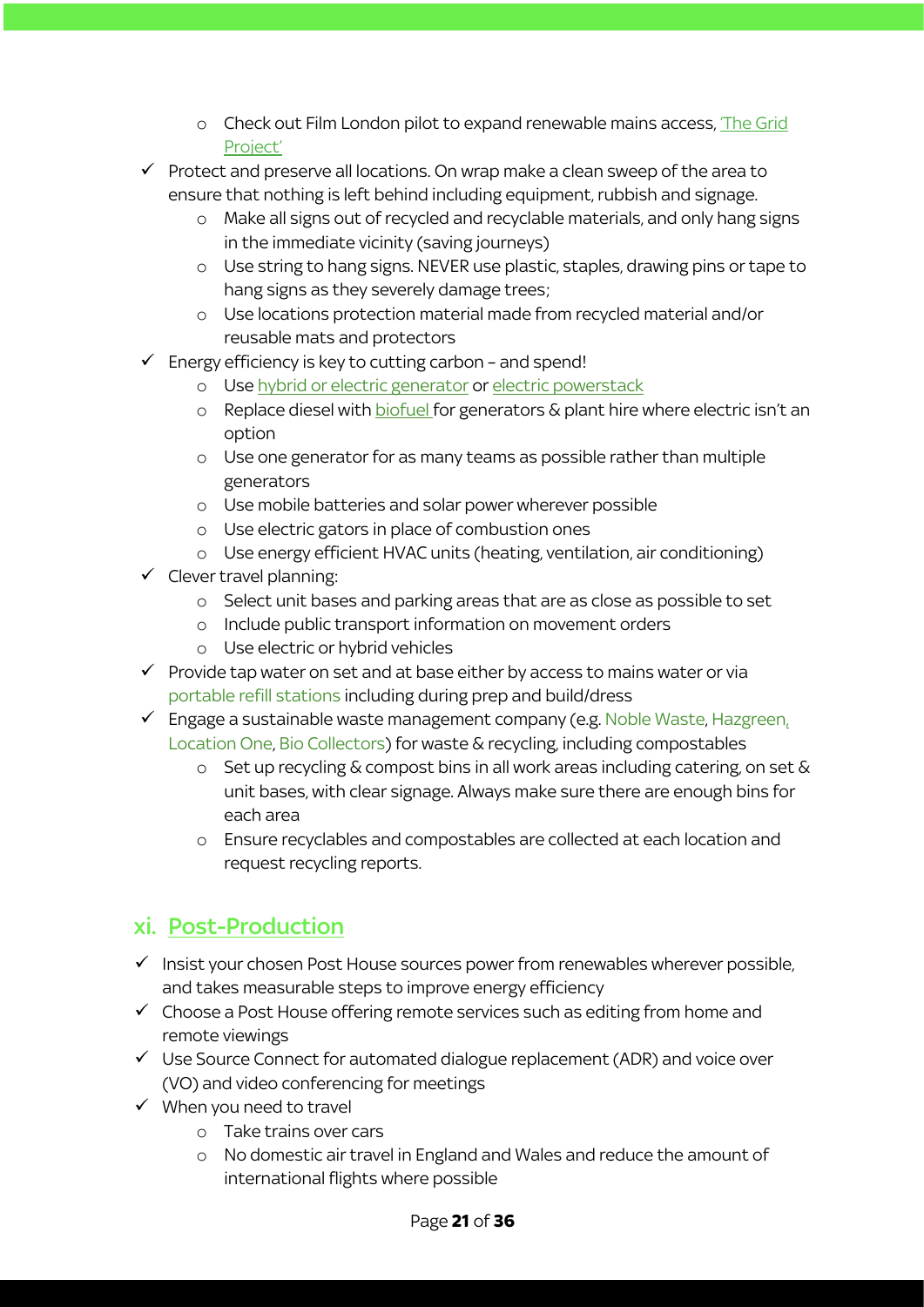- o Send staff to viewings via public transport not taxi
- o Use green taxi firms to bring talent to VO/ADR if domestic
- $\checkmark$  Use bicycle couriers for shorter inter-city deliveries
- $\checkmark$  Archive rushes to LTO for longevity not Lacie/ G-Drives, to free up drives for re-use and store in safest, most efficient manner
- $\checkmark$  Use 100% **recycled or FSC certified paper** and print double-sided when you do need to print
- $\checkmark$  Normalise scripts being reviewed digitally not printed out
- $\checkmark$  Identify local sustainable food and drink suppliers
- $\checkmark$  Appoint a Post Sustainability Champion to keep energy and waste reduction front of mind and refer to purchasing guidelines

## xii. Publicity / Marketing

- $\checkmark$  Find out if any of the talent are passionate about environmental issues
- $\checkmark$  Capture green behaviours on screen and behind the scenes in talent content
	- o Include questions around sustainability in all press and marketing interviews
	- o Ensure social media assets tell the sustainability stories too
	- o Encourage crew members to provide content for stories they want to shout about
- $\checkmark$  Everyone on this production has been invited and encouraged to help make it more sustainable – you may find some unexpected stories  $\circled{c}$
- $\checkmark$  Share your stories back to the Production Company and the Broadcaster

## xiii. SFX

### **Essential:**

- $\checkmark$  Assess what can be achieved in post/VFX houses and avoid 'real world' SFX where possible
- $\checkmark$  Protect the environment before an effect and clean up afterwards, with clean up equipment and spill kit on hand at all times
- $\checkmark$  Use propane rather than liquid fuel for fire effects where available
- $\checkmark$  Use water-based smoke fluids and consider VFX smoke where possible
- $\checkmark$  Use biodegradable artificial snow products, confetti and streamers
- $\checkmark$  Recycle unused materials.

### **Go further:**

 $\checkmark$  Request a development budget to test sustainable alternatives to the usual products prior to production starting.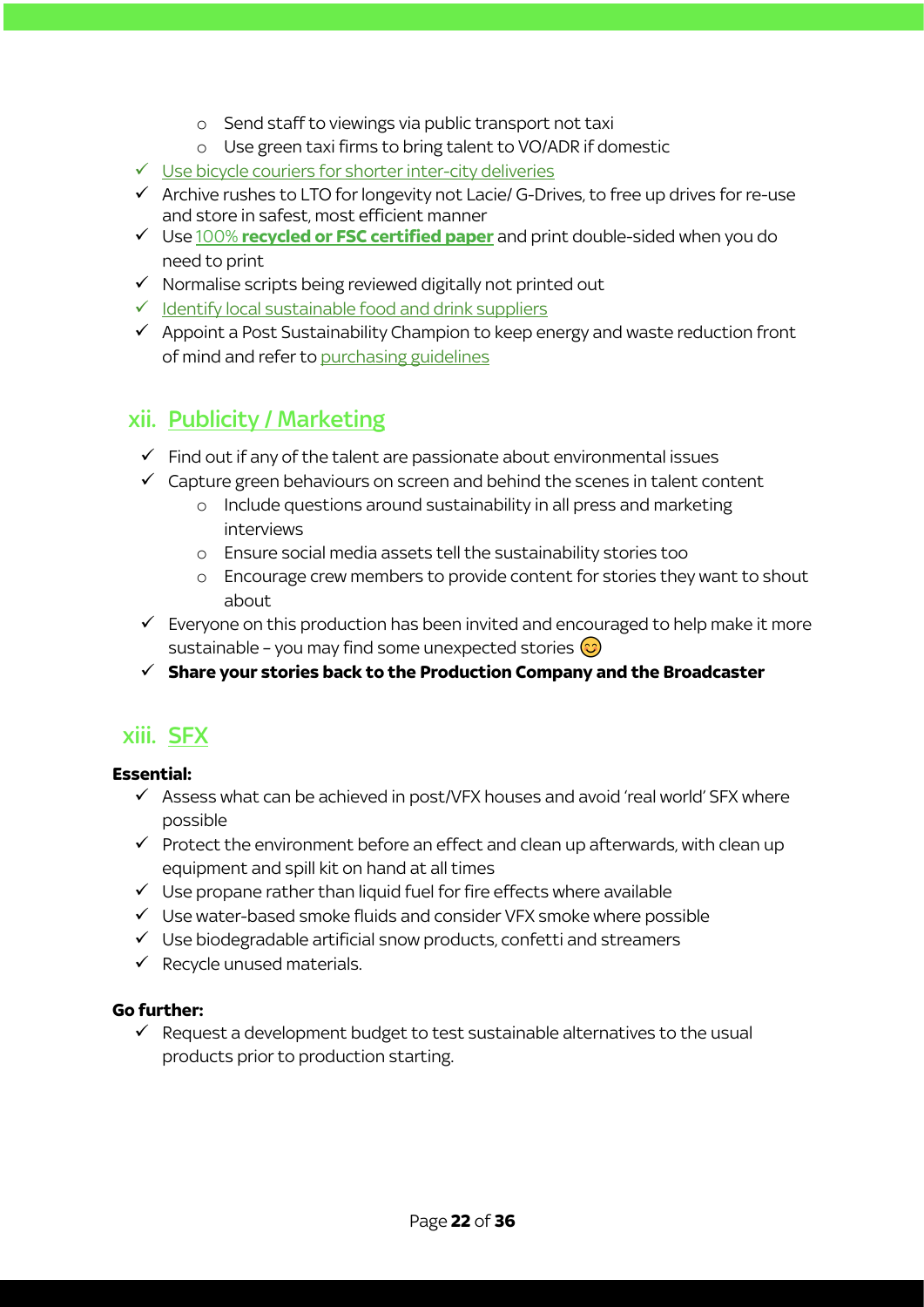# b. albert Toolkit – Guidance Summary

Key to all things ALBERT: START EARLY!

The sooner you get started, the sooner you will know what data you need to gather, and what measures can be taken to reduce the footprint of the production.

Use this document alongside our sustainability guidelines and your own initiative in order to make the production as sustainable as possible, to drive positive change and also to save money - the smaller the footprint, the less it will cost to offset the emissions. Please keep a folder of all evidence and take photos.

Here's a link to a video from ALBERT on how to use the calculator: https://www.youtube.com/watch?v=Vl6tpZK8UvI

In early prep do the following:

- **review albert calculator** to identify what data is needed and decide how to gather it
- **send memos to the relevant crew members** about what data you want them to collect
- **go through the budget with your accountant** to signpost what needs to be tagged
- **group together costs** within the budget, where possible, to make tagging easier
- **create a budget code** in your budget template for carbon offset costs
- **talk to your main suppliers** and get commitment for emissions reductions and to provide data

In prep you should complete a draft footprint and carbon action plan, and after wrap finalise what you can.

### **Carbon Footprint**

Below is a summary of **what** data needed to complete the albert calculator, **how** you can collect the data, **actions** you can take to reduce emissions in each category, and space for notes when drafting the footprint.

#### **Non filming Spaces**

| <b>What</b> | Energy use (electricity, gas, generator) in:<br>production offices<br>workshops                                                                                                                                                                                                                          |
|-------------|----------------------------------------------------------------------------------------------------------------------------------------------------------------------------------------------------------------------------------------------------------------------------------------------------------|
|             | post-production offices<br>home offices                                                                                                                                                                                                                                                                  |
| <b>How</b>  | Check how energy is tracked/billed for your rented spaces<br>Take readings at start and end, if metered<br>Talk to landlords about tracking energy if not metered (or failing that use<br>$\circ$<br>the benchmark)<br>Have your accountant tag in accounting program, if invoiced separately<br>$\circ$ |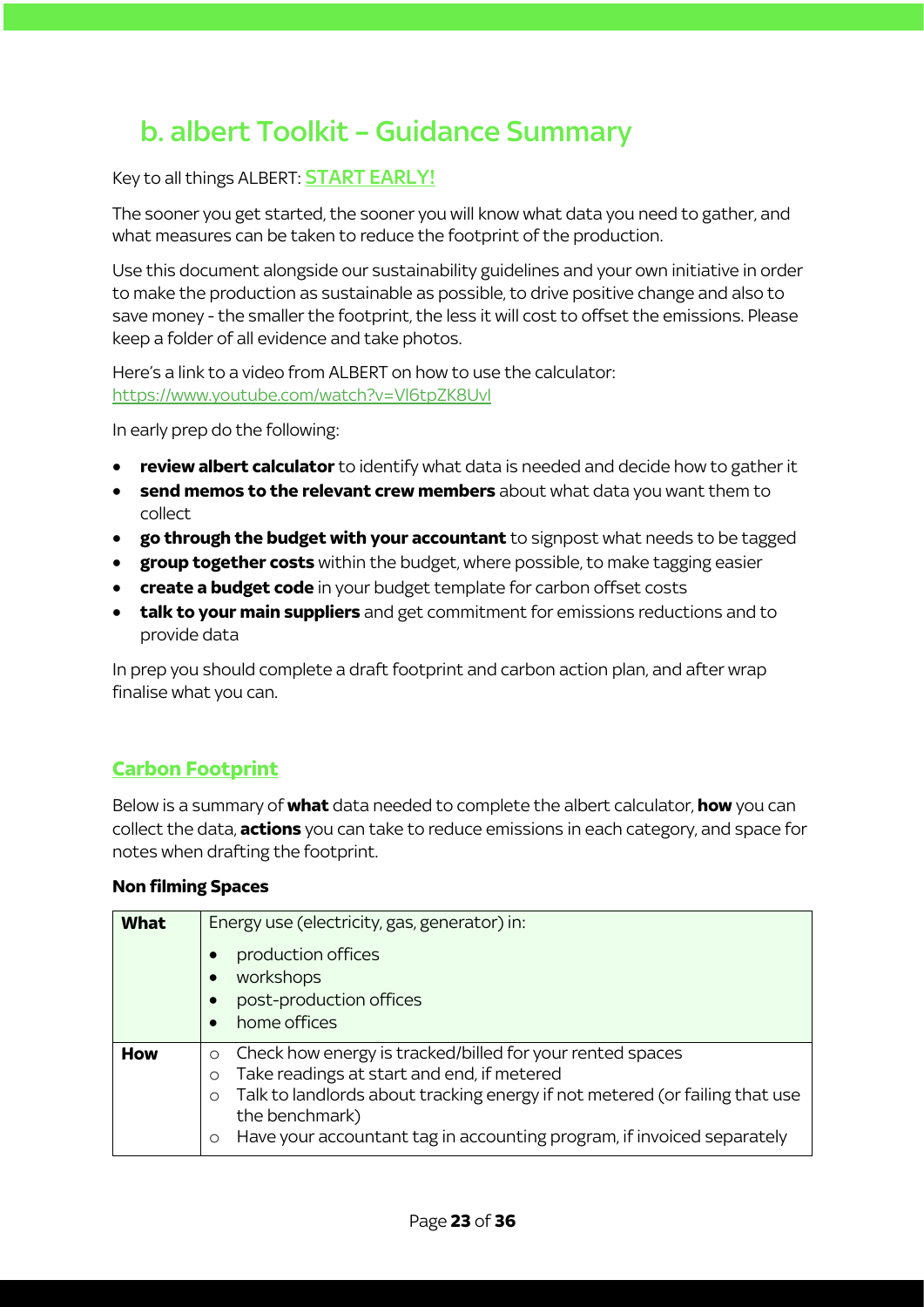| <b>Actions</b>          | $\bullet$ | Encourage landlords to switch to renewable energy and install LED lights<br>/ bulbs                                             |
|-------------------------|-----------|---------------------------------------------------------------------------------------------------------------------------------|
| Draft /<br><b>Final</b> | $\Omega$  | Use benchmarks or budgeted allowances for the draft footprint<br>Make notes here about the data needed for the final footprint: |

### **Filming Spaces**

| <b>What</b>             | Energy (electricity, gas) in studio and fuel (petrol, diesel, LPG, biofuel,<br>propane) used for generators, heating, SFX, cooking etc on set/at base<br>studio and<br>location                                                                                                                                                                                                                                                                                                                                                                                                       |
|-------------------------|---------------------------------------------------------------------------------------------------------------------------------------------------------------------------------------------------------------------------------------------------------------------------------------------------------------------------------------------------------------------------------------------------------------------------------------------------------------------------------------------------------------------------------------------------------------------------------------|
| How                     | Have your accountant tag in accounting program - final data needed for<br>$\circ$<br>this section would be best sourced from accounts<br>Take readings if metered<br>$\circ$                                                                                                                                                                                                                                                                                                                                                                                                          |
| <b>Actions</b>          | Ask studio and main location landlords to switch to renewable energy<br>$\bullet$<br>and install LED lights / bulbs<br>Access mains power where possible<br>Ask your facilities, lighting, catering companies to use HVO instead of<br>diesel in generators<br>Secure your supply of HVO<br>Ensure you use only generators of stage 3a and above as minimum<br>standard<br>Use electric generator for any overnight needs<br>Avoid leaving devices plugged in overnight<br>Speak to your camera team about using LED lights on set<br>Avoid space heaters where possible<br>$\bullet$ |
| Draft /<br><b>Final</b> | Use benchmarks or budgeted allowances for the draft footprint<br>$\circ$<br>Make notes here about the data needed for the final footprint:<br>$\circ$                                                                                                                                                                                                                                                                                                                                                                                                                                 |

### **Travel**

| <b>What</b> | Travel and deliveries paid for from the budget, measured by distance, spend<br>or fuel used                                                                                                                                                     |  |
|-------------|-------------------------------------------------------------------------------------------------------------------------------------------------------------------------------------------------------------------------------------------------|--|
|             | Air travel (commercial, charter, helicopter)<br>Road travel (car, coach/minibus, motorcycle, truck/van, HGV, taxi)<br>Rail<br><b>Boats</b><br>Couriers & excess baggage (air, motorcycle, truck/van)<br>Freight (train, sea tanker, cargo ship) |  |
| <b>How</b>  | Have your accountant tag in accounting program (splitting, fuel and<br>$\circ$<br>mileage and other journeys where fuel is not directly charged)                                                                                                |  |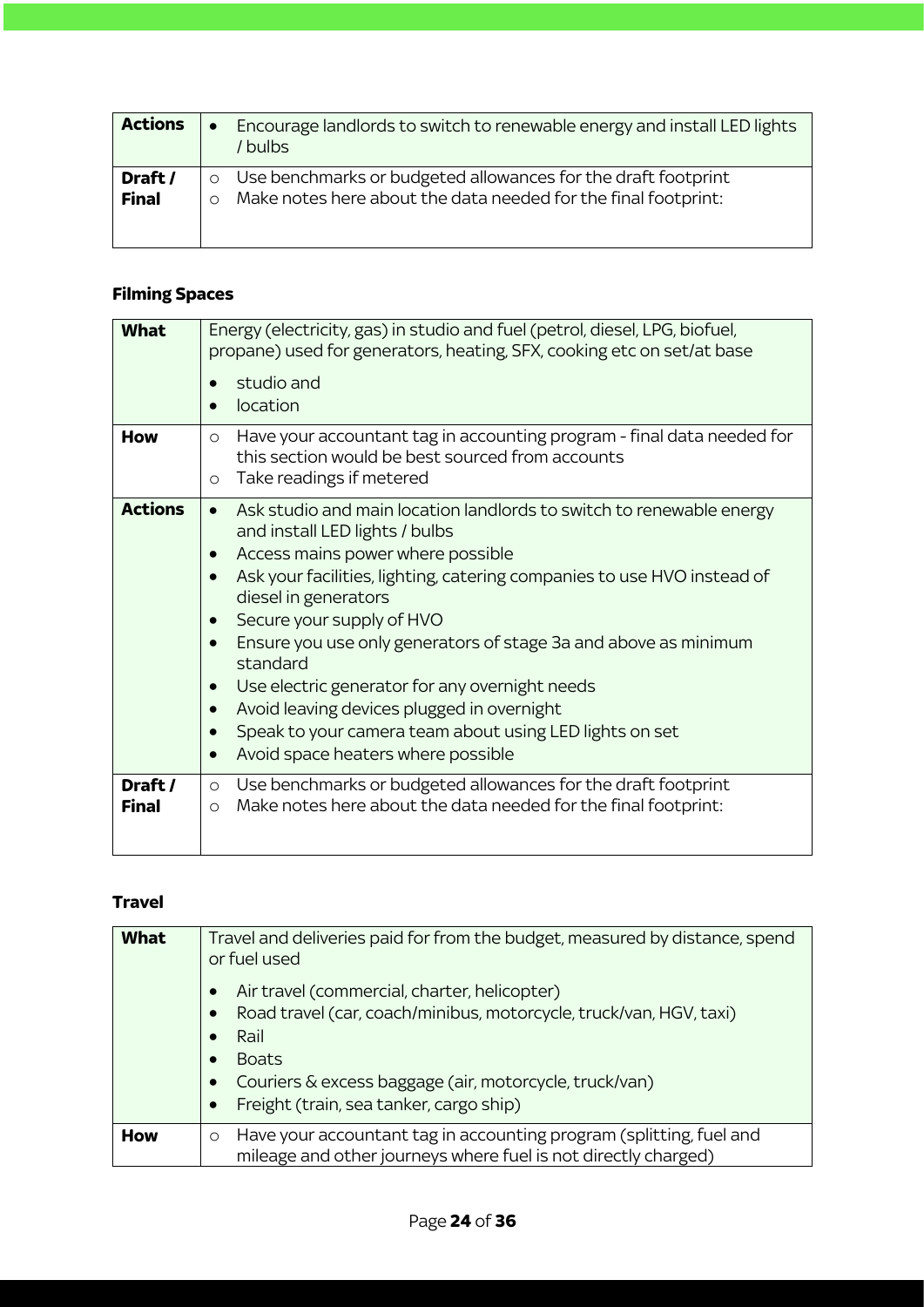|                              | Use Travel coordinator tracker<br>$\bigcap$                                                                                                                                                                                                                                                                                                                                                                                                                                                                                                                                                                                                                                                                                                                                                                                     |
|------------------------------|---------------------------------------------------------------------------------------------------------------------------------------------------------------------------------------------------------------------------------------------------------------------------------------------------------------------------------------------------------------------------------------------------------------------------------------------------------------------------------------------------------------------------------------------------------------------------------------------------------------------------------------------------------------------------------------------------------------------------------------------------------------------------------------------------------------------------------|
| <b>Actions</b>               | Source crew, goods and services locally wherever possible to reduce<br>travel & shipping<br>Use video conferencing to reduce travel<br>Avoid and reduce flying where possible<br>Make it a rule to have no domestic flights on your production<br>Where it is necessary to fly, choose economy<br>Use trains where possible<br>Use electric vehicles where possible, including taxi services<br>Use green delivery services and speak to your suppliers (equipment,<br>construction, props etc) about using green delivery companies<br>Ask your facilities, lighting, catering companies to use HVO instead of<br>diesel in road engines<br>For unit drivers, minibuses and crew with diesel cars/vans who charge<br>fuel to production, encourage them to fill up with HVO<br>Choose accommodation close to filming locations |
| <b>Draft</b><br><b>Final</b> | Use budgeted allowances for the draft footprint<br>$\circ$<br>Make notes here about the data needed for the final footprint:<br>$\bigcirc$                                                                                                                                                                                                                                                                                                                                                                                                                                                                                                                                                                                                                                                                                      |

### **Accommodation**

| <b>What</b>             | Energy estimated for accommodation used on the production, measured by<br>numbers of room/nights, split into these categories<br>Economy Hotel - 1-2 star hotel<br>Midscale Hotel - 3 stars<br>Upscale Hotel - 4 stars<br>Luxury Hotel - 5+ stars<br>Apartment / Condo / Flat<br><b>Average House</b><br>Large House |
|-------------------------|----------------------------------------------------------------------------------------------------------------------------------------------------------------------------------------------------------------------------------------------------------------------------------------------------------------------|
| <b>How</b>              | Have your accountant tag in accounting program<br>$\circ$<br>Use Travel coordinator tracker                                                                                                                                                                                                                          |
| <b>Actions</b>          | Ask hotels & landlords for their environmental policies, and encourage<br>$\bullet$<br>them to switch to renewable energy and install LED lights / bulbs                                                                                                                                                             |
| Draft /<br><b>Final</b> | Use budgeted allowances for the draft footprint<br>$\circ$<br>Make notes here about the data needed for the final footprint:<br>$\Omega$                                                                                                                                                                             |

#### **Materials**

| <b>What</b> | New materials used on the production including |
|-------------|------------------------------------------------|
|             | <b>Batteries</b>                               |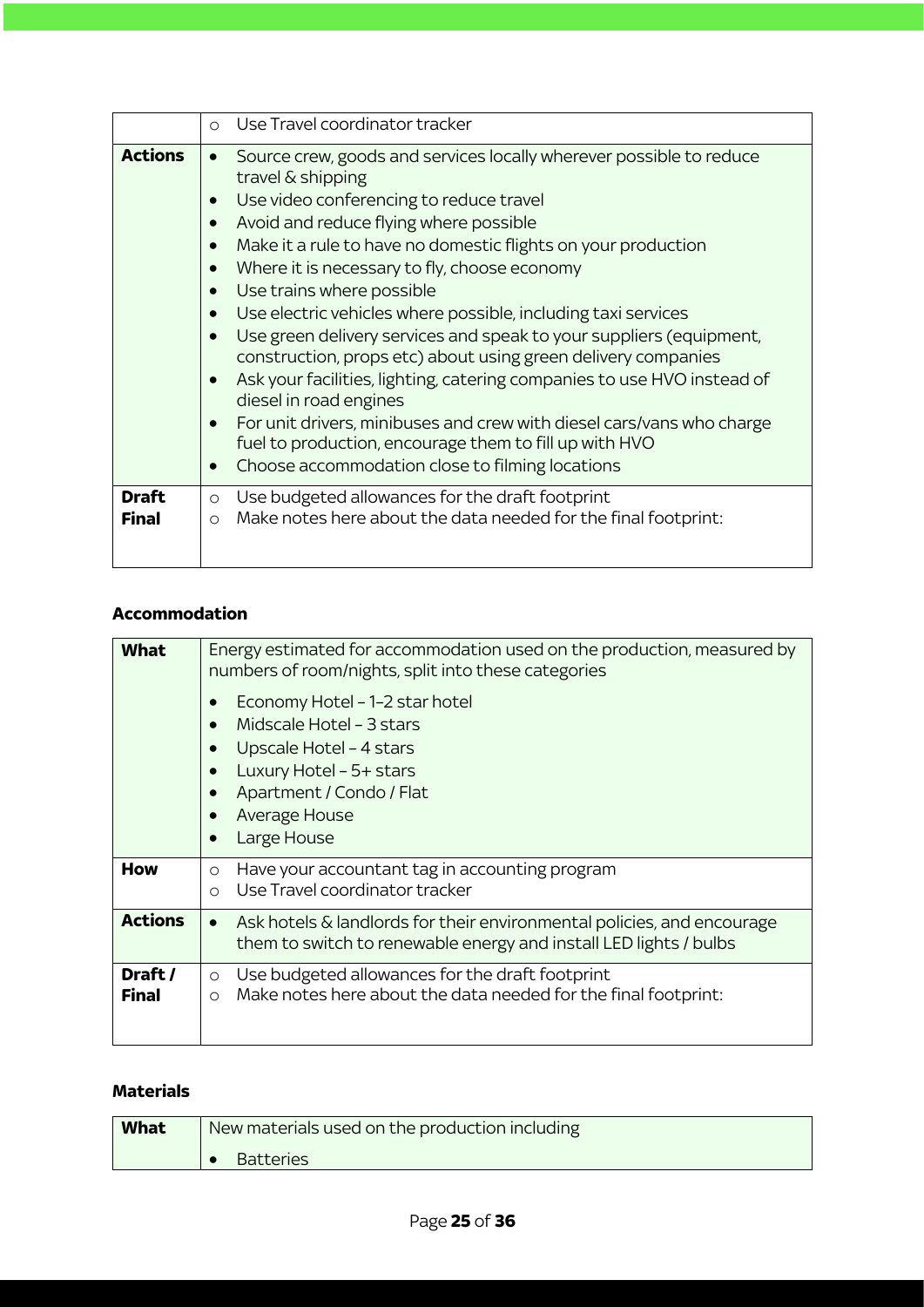|                         | Cardboard (in weight or dimensions)<br>Food (split into vegetarian, vegan, fish, chicken, pork, lamp, beef)<br>$\bullet$<br>Glass (in weight or quantity)<br>Metal (in weight or quantity)<br>$\bullet$<br>Paint (matt/gloss/water-based in litres)<br>Paper<br>Plastics (in weight or quantity)<br>$\bullet$<br>Textiles (in weight or dimensions)<br>$\bullet$<br>Timber (in dimensions or spend)<br>$\bullet$                                                                                                                                                           |
|-------------------------|----------------------------------------------------------------------------------------------------------------------------------------------------------------------------------------------------------------------------------------------------------------------------------------------------------------------------------------------------------------------------------------------------------------------------------------------------------------------------------------------------------------------------------------------------------------------------|
| <b>How</b>              | This is one of the hardest sections, as productions don't already track<br>$\circ$<br>materials (unlike travel/fuel/accommodation which are tracked) - rely on<br>estimates as necessary rather than leaving blank<br>Ask production, caterers, construction, props & set dec, SFX, costume,<br>$\circ$<br>make-up & Covid teams to track new materials including consumables<br>from the outset<br>Have your accountant tag in accounting program (consumables & paper)<br>$\circ$                                                                                        |
| <b>Actions</b>          | Encourage the above departments to rent, source 2 <sup>nd</sup> hand, reuse,<br>$\bullet$<br>repurpose and pass on materials and to avoid materials that can't be<br>reused or recycled<br>Engage suppliers with commitment to sustainability and caterers who<br>$\bullet$<br>source ingredients responsibly<br>Cut out beef and lamb<br>$\bullet$<br>Make digital distribution your default, with opt-in for hardcopies and use<br>$\bullet$<br>recycled paper for any printing<br>Make reusables the norm, and avoid single use plastics wherever possible<br>$\bullet$ |
| Draft /<br><b>Final</b> | Get estimates from the above departments for the draft footprint<br>$\circ$<br>Make notes here about the data needed for the final footprint:<br>$\bigcirc$                                                                                                                                                                                                                                                                                                                                                                                                                |

### **Disposal**

| <b>What</b> | Waste & recycled materials including       |  |
|-------------|--------------------------------------------|--|
|             | general waste                              |  |
|             | food                                       |  |
|             | timber                                     |  |
|             | textiles<br>$\bullet$                      |  |
|             | electronics                                |  |
|             | batteries                                  |  |
|             | paper & cardboard                          |  |
|             | plastic                                    |  |
|             | metal                                      |  |
|             | glass                                      |  |
|             | and how they are disposed of               |  |
|             | Incineration / Energy Recovery<br>Landfill |  |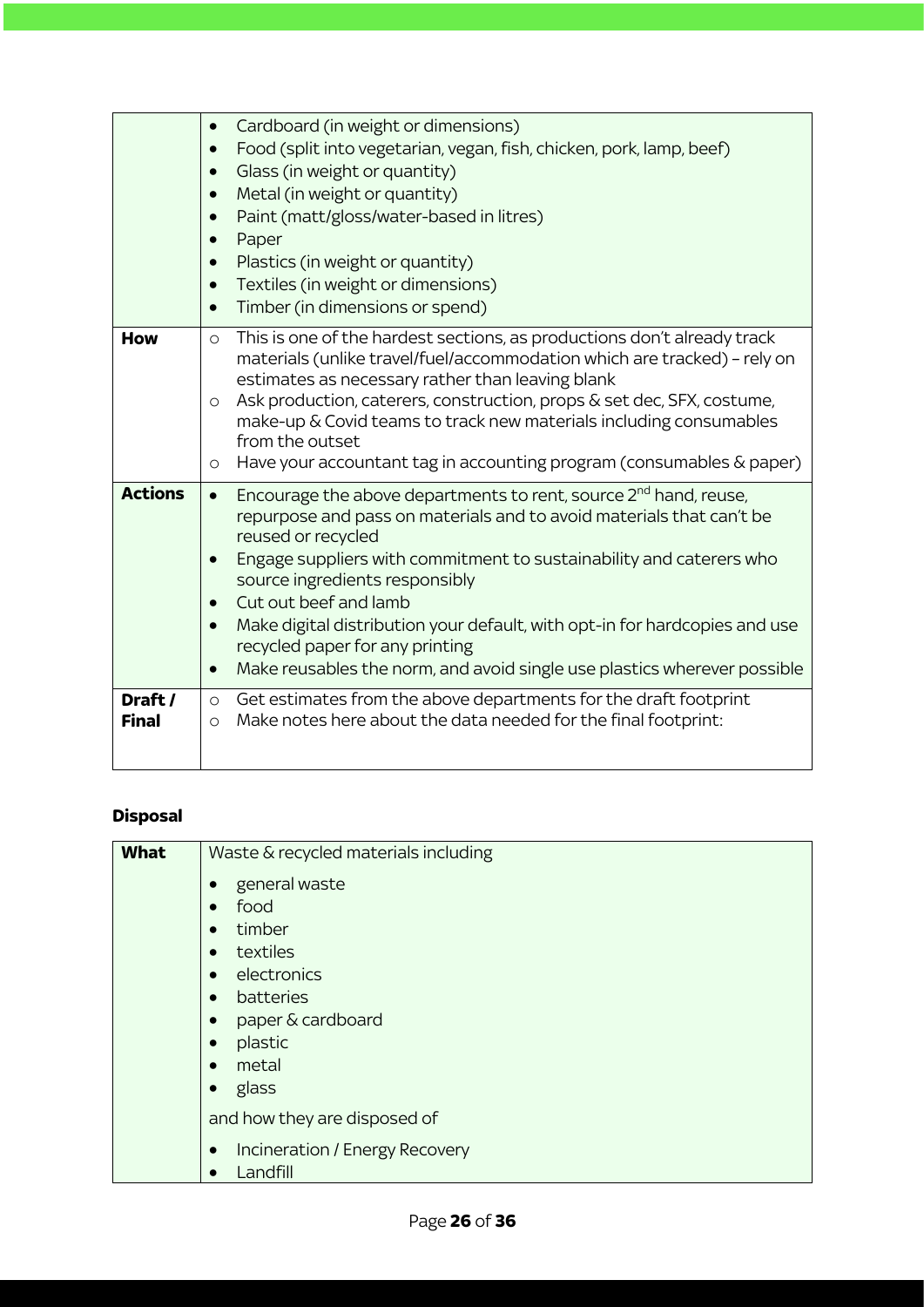|                         | Recycling<br>$\bullet$<br>Anaerobic digestion<br>Composting<br>Donation                                                                                                                                                                                                                                                                                                                                                                                                                                                                                                                                                                                                                                         |
|-------------------------|-----------------------------------------------------------------------------------------------------------------------------------------------------------------------------------------------------------------------------------------------------------------------------------------------------------------------------------------------------------------------------------------------------------------------------------------------------------------------------------------------------------------------------------------------------------------------------------------------------------------------------------------------------------------------------------------------------------------|
| <b>How</b>              | Speak to all waste management companies before engaging and get<br>$\circ$<br>them to show what data they will provide<br>For offices/studios where you aren't engaging waste management<br>$\circ$<br>company directly, talk to landlord about how to gather data<br>If engaging external construction company, instruct them to provide<br>$\circ$<br>disposal data<br>Have your accountant tag in accounting program wherever possible<br>O                                                                                                                                                                                                                                                                  |
| <b>Actions</b>          | Commit to reducing single use plastics and zero to landfill<br>$\bullet$<br>Send crew memo about using reusables, reducing waste & recycling<br>properly<br>Avoid bottled water and disposable cups<br>Make sure bins are marked with clear signage with simple visual<br>instructions<br>Ask production, caterers, construction, props & set dec, costume and<br>locations teams to find ways to minimise waste by reusing, repurposing<br>and donating materials, and discuss their waste management plans and<br>ensure these are aligned with the company's sustainability standards<br>Engage sustainable waste management company and include<br>$\bullet$<br>composting service for food and green waste |
| Draft /<br><b>Final</b> | Leave this in the draft footprint<br>$\circ$<br>Make notes here about the data needed for the final footprint:<br>$\bigcirc$                                                                                                                                                                                                                                                                                                                                                                                                                                                                                                                                                                                    |

#### **Post-Production**

| <b>What</b>    | Energy used in post, based on days/hours worked for the following:<br>Offline<br>Online<br>Grade<br>music comp and recording<br>ADR / Voice over<br>track lay<br>dubbing mixes<br>foley<br>VFX |
|----------------|------------------------------------------------------------------------------------------------------------------------------------------------------------------------------------------------|
| <b>How</b>     | Have Post team track days spent in post on the above<br>$\circ$<br>Have you accountant tag in accounting program<br>$\circ$                                                                    |
| <b>Actions</b> | Ask post houses for their environmental policies, and encourage them to<br>switch to renewable energy and install LED lights / bulbs<br>Avoid travel for ADR recording where possible          |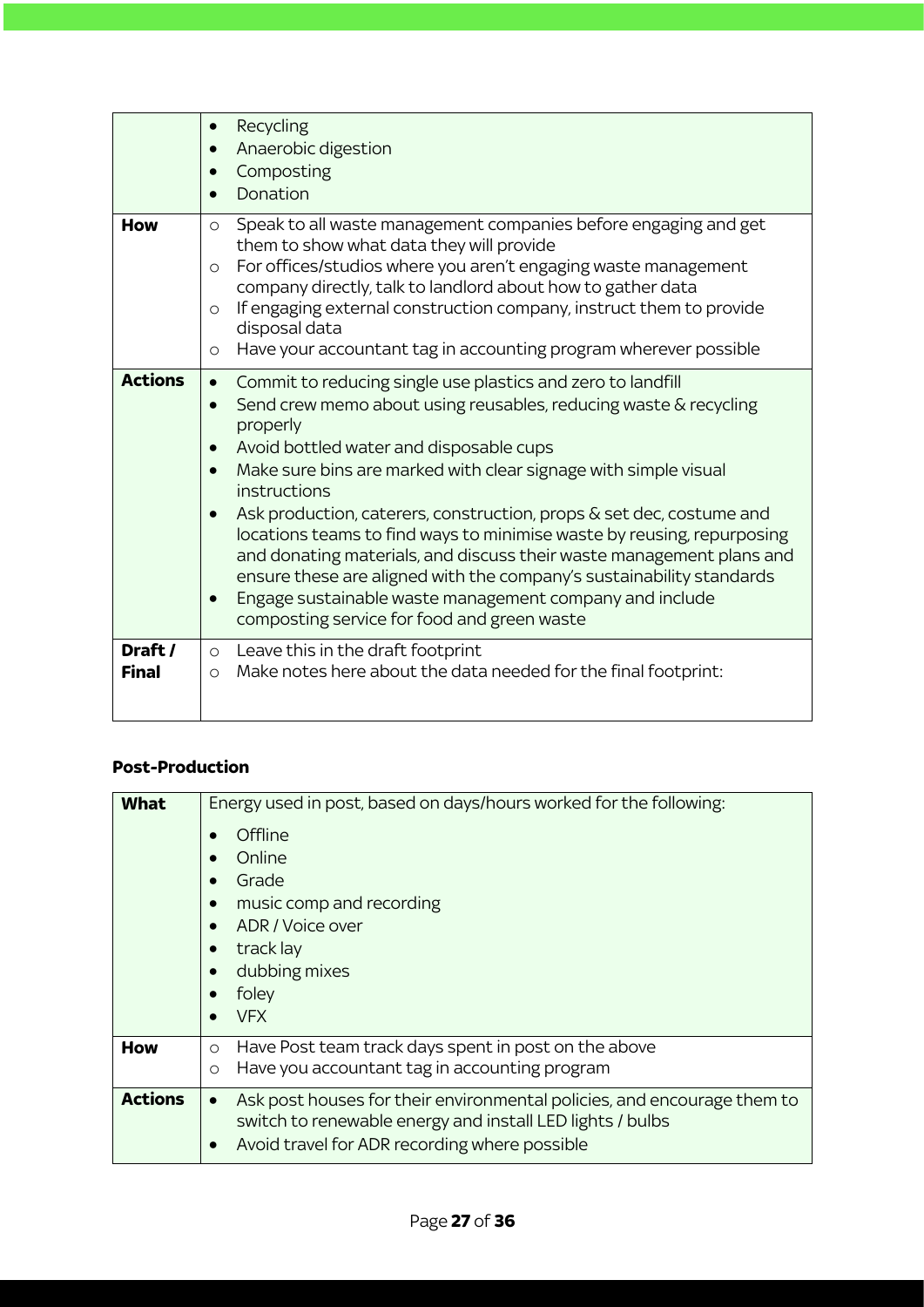|              | <b>Draft /</b> $\vert \circ \vert$ Use budgeted allowances for the draft footprint |
|--------------|------------------------------------------------------------------------------------|
| <b>Final</b> | $\vert$ $\circ$ Make notes here about the data needed for the final footprint:     |
|              |                                                                                    |

### **Carbon Action Plan**

Completing a carbon action plan and showing evidence is an essential requirement in order to obtain certification as an **albert certified Carbon Neutral production**. Make sure to engage the relevant people in this process and keep a folder with the evidence.

#### Step 1 - Fill out your action plan

In pre-production, fill out the carbon action plan questionnaire. Tick each action your production is taking and submit to albert to assess. You may want to go through your answers with your reviewer (where applicable) before you submit. This needs to be submitted in pre-production or at the beginning of a production. When you have submitted your carbon action plan, your albert assessor will request evidence for some of the actions you are taking so you know what you need to gather throughout production.

#### Step 2 - Submit your evidence

When you have received your evidence request you can start uploading documentation to the system to show you have taken the actions that your albert assessor has selected. You should download the digital certification submit your initial evidence for assessment 10 working days before you need the albert logo. If there is a piece of evidenc that you don't have yet, you can upload this later, but make sure you have evidence for most of the questions.

#### Step 3 - Complete your action plan

Your albert assessor will either approve your initial evidence upload or request further evidence. If your initial evidence is approved you will be able to logo for your end board. When you come to the end of production you can upload any missing evidence and submit for final approval.

See below questions you will be asked as part of the action plan, and make notes here regarding the plan and evidence:

| <b>COMMUNICATION &amp; ENGAGEMENT</b>                                                                                                                                                                                                     | Y/N | PLAN/EVIDENCE |
|-------------------------------------------------------------------------------------------------------------------------------------------------------------------------------------------------------------------------------------------|-----|---------------|
| Is there a senior person accountable for<br>implementing agreed sustainable goals (i.e.<br>HOP, PE, Producer)?                                                                                                                            |     |               |
| Will the results of an albert carbon footprint<br>draft been used to inform the production's<br>environmental goals?                                                                                                                      |     |               |
| Have any of the production staff or crew<br>attended or will attend the albert training?                                                                                                                                                  |     |               |
| Will everyone on the production (i.e., cast,<br>onscreen, HOD's, crew) be sent a 'green<br>memo' prior to filming, to make them aware of<br>the production's environmental goals?<br>(Minimum once annually for continuing<br>programmes) |     |               |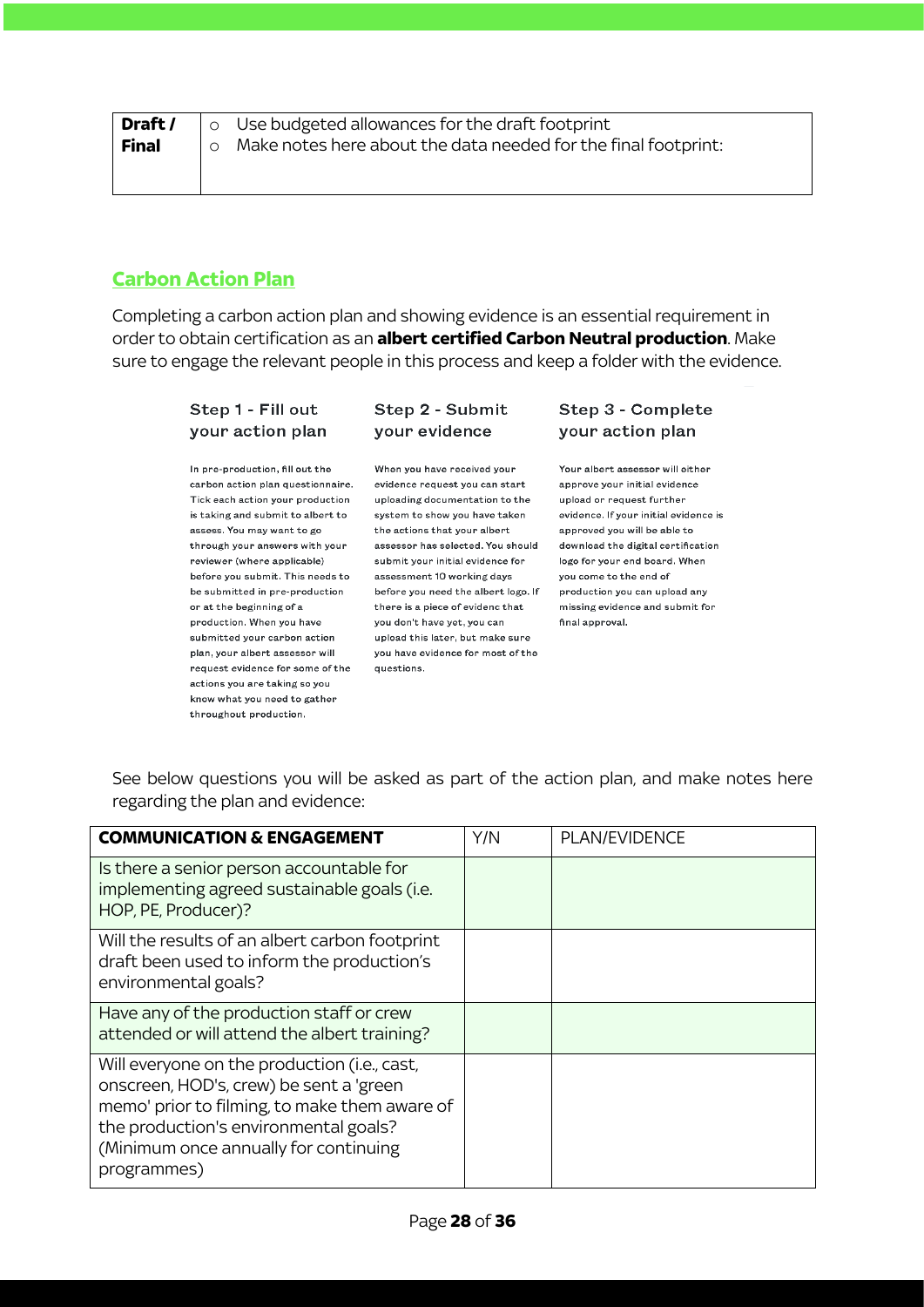| Are the production's environmental goals<br>routinely discussed at production meetings?                                                                                                                       |  |
|---------------------------------------------------------------------------------------------------------------------------------------------------------------------------------------------------------------|--|
| Is the production asking all suppliers to<br>contribute to the production's carbon<br>reduction?                                                                                                              |  |
| Will an albert final carbon footprint be<br>completed at the end of production?                                                                                                                               |  |
| Will the production request and give feedback<br>on sustainable production initiatives to cast,<br>crew, suppliers and the production company?<br>(For example, distributing a final green memo)              |  |
| Will the production create audience or<br>industry facing comms about the<br>production's approach to sustainability?                                                                                         |  |
| Will the production make note of any costs<br>incurred or savings made as a result of<br>implementing environmentally positive<br>actions?                                                                    |  |
|                                                                                                                                                                                                               |  |
| <b>EDITORIAL CONTENT (Planet Placement)</b>                                                                                                                                                                   |  |
| Is positive environmental behaviour featured<br>in the dialogue of the programme?                                                                                                                             |  |
| Are there any props, background or actions<br>items that have a link to sustainable living<br>displayed on-screen                                                                                             |  |
| How have you ensured that any substantial<br>components of this programme are not<br>normalising unsustainable behaviour? Please<br>send this question to a senior member of the<br>editorial team to answer. |  |
|                                                                                                                                                                                                               |  |
| PRODUCTION ENERGY, MATERIAL AND<br><b>WASTE</b>                                                                                                                                                               |  |
| Is the production using a production office?                                                                                                                                                                  |  |
| Are there measures in place to reduce the<br>environmental impact of your building? (LED<br>lights, lighting sensors, visual reminders on<br>energy savings and waste management, etc)                        |  |
| Is mains power in production used from a<br>100% renewable sourced energy tariff?                                                                                                                             |  |
| Is there a zero-waste to landfill policy in your<br>production office?                                                                                                                                        |  |
| Are you filming in a studio?                                                                                                                                                                                  |  |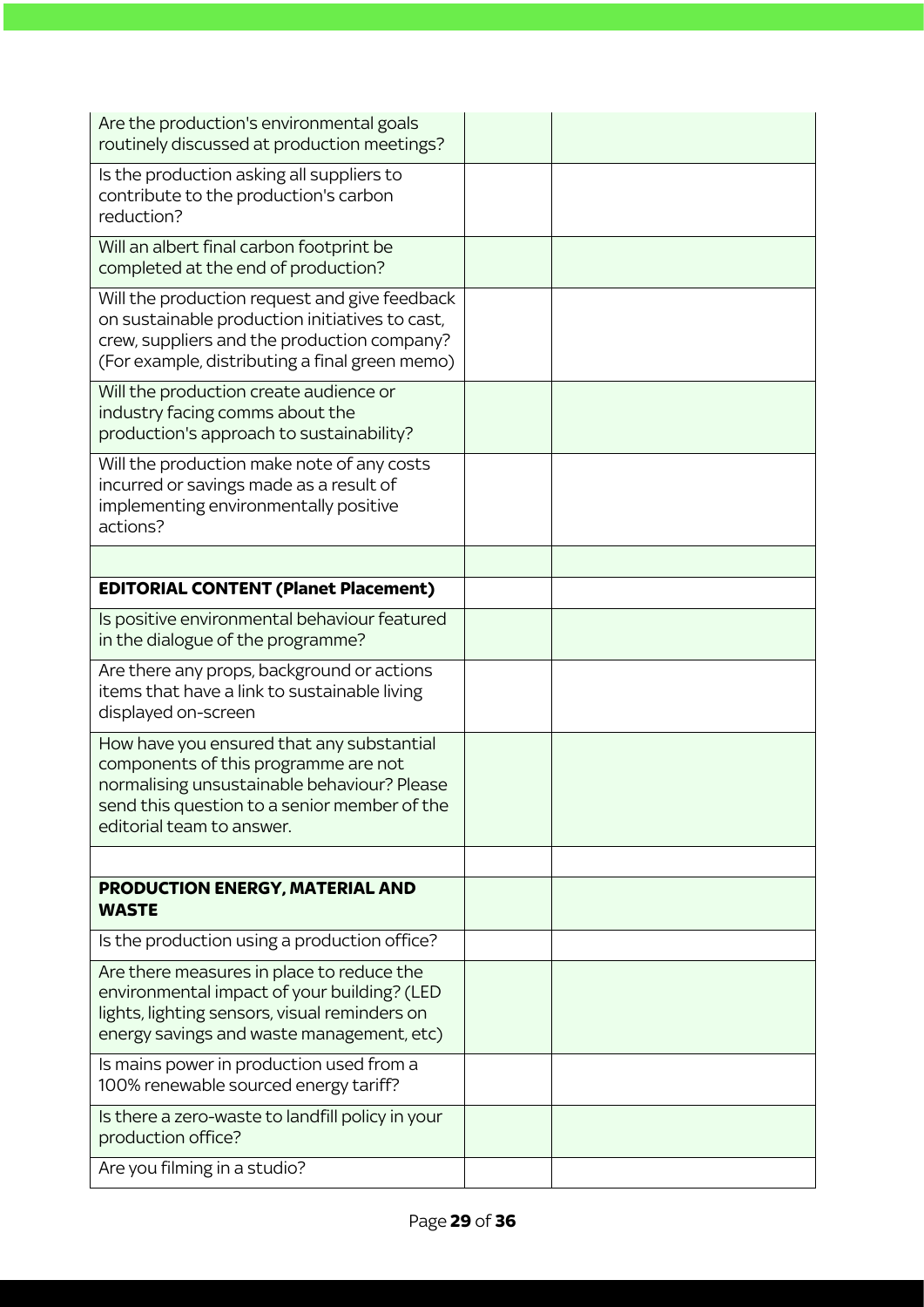| Are there measures in place to reduce the<br>environmental impact of your building? (LED<br>lights, lighting sensors, visual reminders on<br>energy savings and waste management, etc |  |
|---------------------------------------------------------------------------------------------------------------------------------------------------------------------------------------|--|
| Are you using lights on set?                                                                                                                                                          |  |
| Are you using low energy lighting to reduce<br>the amount of energy needed?                                                                                                           |  |
| Are you using mains power in studio?                                                                                                                                                  |  |
| Are you using mains power (no generators) as<br>a primary power source in studio?                                                                                                     |  |
| Is mains power used in studio from a 100%<br>renewable sourced energy tariff?                                                                                                         |  |
| Are you using generators in studio?                                                                                                                                                   |  |
| Have zero carbon generators been used? (e.g.,<br>waste vegetable oil generators, fuel cells or<br>solar, electric generators)                                                         |  |
| Is there a zero-waste to landfill policy in<br>studio?                                                                                                                                |  |
| Are you filming on location?                                                                                                                                                          |  |
| Are you using lights on location?                                                                                                                                                     |  |
| Are you using low energy lighting to reduce<br>the amount of energy needed?                                                                                                           |  |
| Are you using mains power on location?                                                                                                                                                |  |
| Is mains power used in studio from a 100%<br>renewable sourced energy tariff?                                                                                                         |  |
| Are you using generators on location?                                                                                                                                                 |  |
| Have zero carbon generators been used? (e.g.,<br>waste vegetable oil generators, fuel cells or<br>solar, electric generators)                                                         |  |
| Is there a zero-waste to landfill policy on<br>location?                                                                                                                              |  |
| Is the production using post-production<br>facilities?                                                                                                                                |  |
| Are there measures in place to reduce the<br>environmental impact of your building? (LED<br>lights, lighting sensors, visual reminders on<br>energy savings and waste management, etc |  |
| Is mains power in post-production used from<br>a 100% renewable sourced energy tariff?                                                                                                |  |
| Is the production using paper?                                                                                                                                                        |  |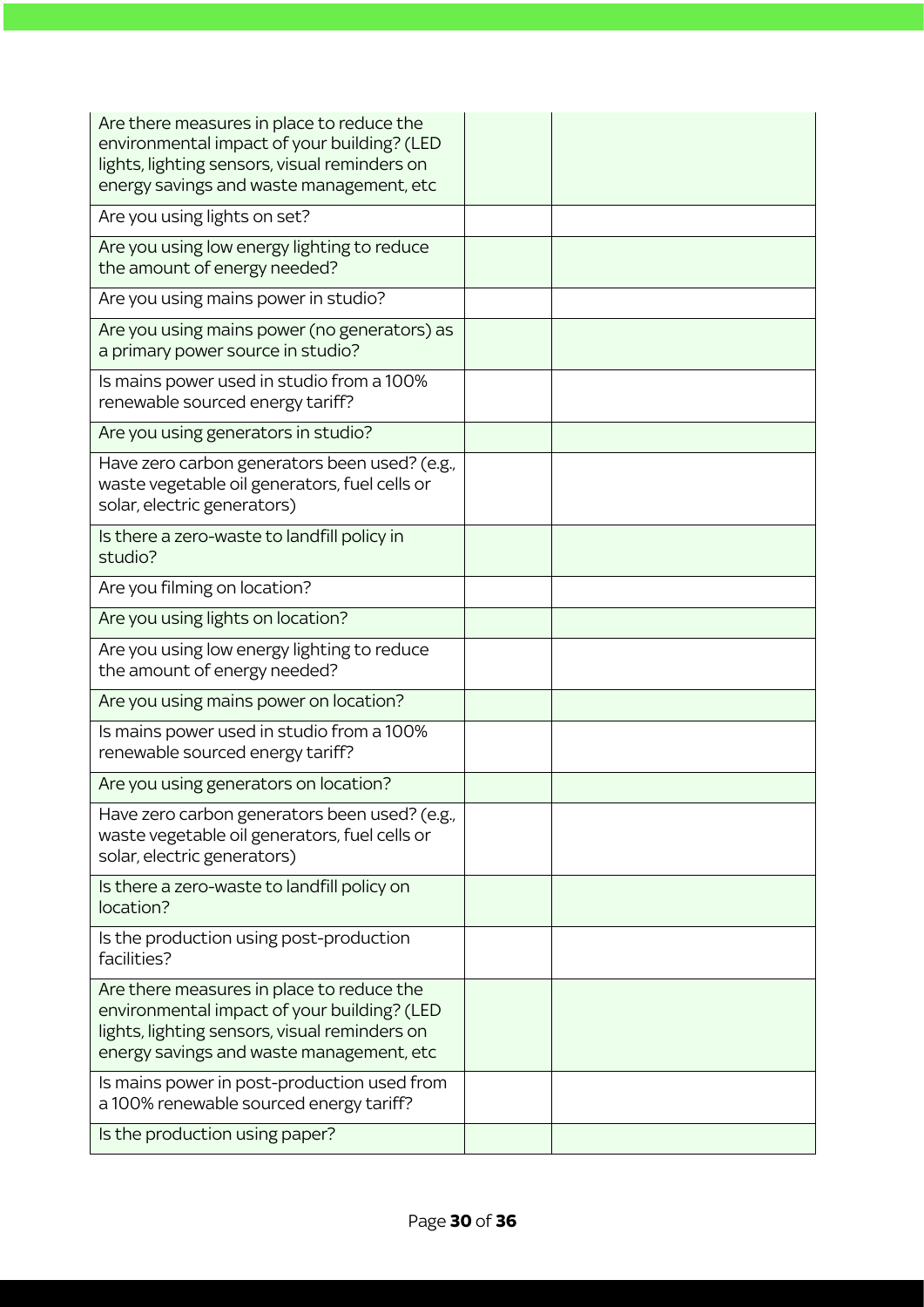| Does the production have an opt-in policy for<br>paperwork to keep the amount of paper used<br>to a minimum? (i.e., production documents,<br>using online magazines, newspapers, emails<br>etc) |  |
|-------------------------------------------------------------------------------------------------------------------------------------------------------------------------------------------------|--|
| Has the production used paper from a<br>verified sustainable source? (e.g., FSC, PEFC,<br>EU Ecolabel or any other paper made from<br>recycled material)                                        |  |
| Is the production using batteries?                                                                                                                                                              |  |
| Is the production using rechargeable<br>batteries, including the sound department?                                                                                                              |  |
| Is the production building sets?                                                                                                                                                                |  |
| Has the production used timber from a<br>verified sustainable source? (e.g. FSC)                                                                                                                |  |
| Is (or was) the original set constructed or<br>dressed using recycled or pre-used materials?                                                                                                    |  |
| Will the set build be donated, recycled or<br>reused after the end of the production (i.e.<br>not sent to landfill)?                                                                            |  |
| Has the construction company and art<br>department primarily used low VOC (volatile<br>organic compound) or water-based paint?                                                                  |  |
| Are you using props?                                                                                                                                                                            |  |
| Are the majority of props rented or purchased<br>second hand?                                                                                                                                   |  |
| Are props re-used or disposed of sustainably<br>(i.e. donated or recycled)?                                                                                                                     |  |
| Is the production hiring or purchasing any<br>clothes and/or wardrobe accessories?                                                                                                              |  |
| Is the costume department renting or reusing<br>all items from other productions?                                                                                                               |  |
| Is your costume department purchasing<br>second-hand items, or new items with a<br>sustainability standard (i.e. fair-trade,<br>organic)?                                                       |  |
| Are costumes re-used or disposed of<br>sustainably (i.e. donated or recycled)?                                                                                                                  |  |
| Are you using make-up?                                                                                                                                                                          |  |
| As and when you replace your hair and make-<br>up products, are you replacing with brands<br>that support the environment as well as using<br>reusable consumables                              |  |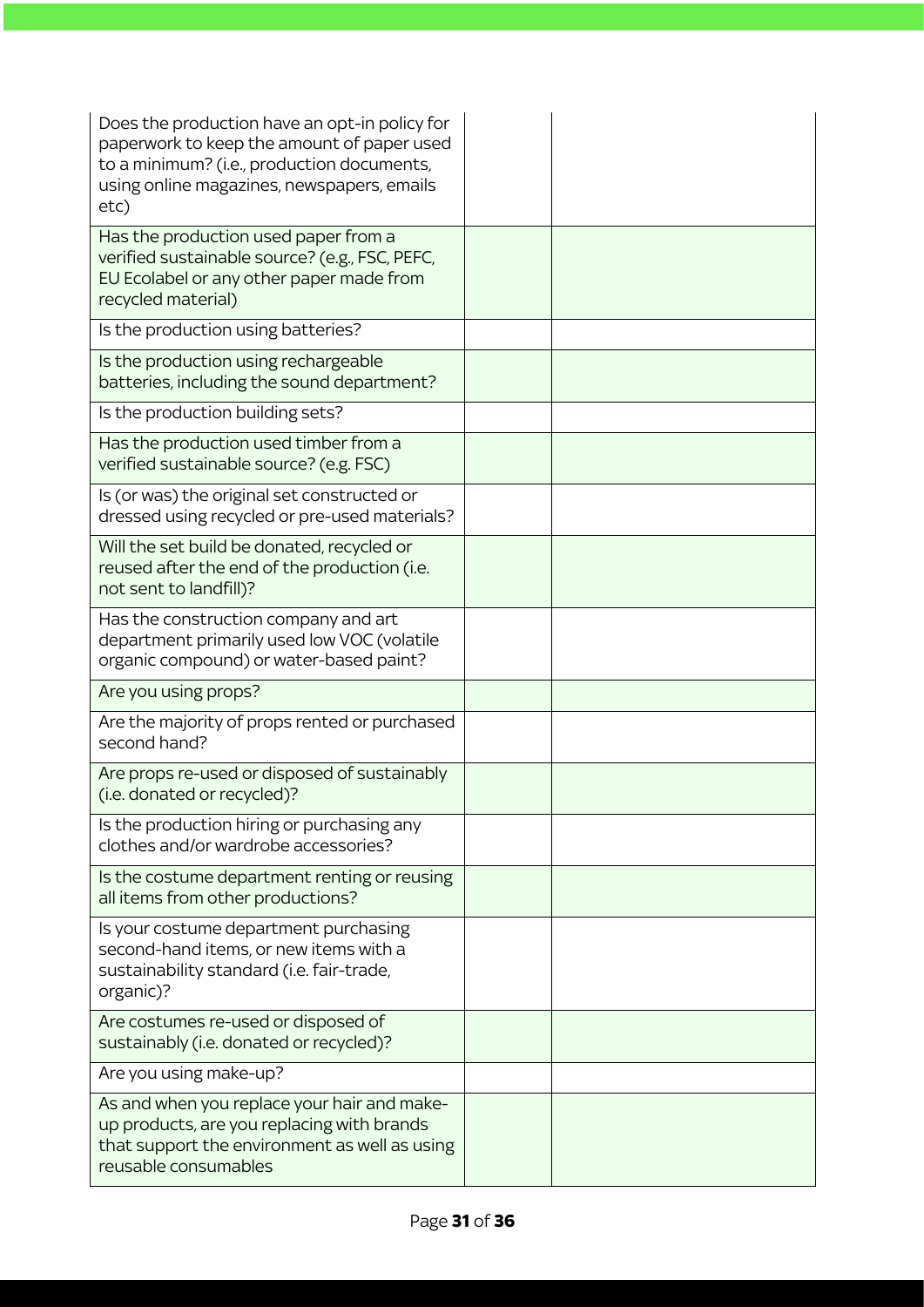| Are you using SFX?                                                                                                                                                                                 |  |
|----------------------------------------------------------------------------------------------------------------------------------------------------------------------------------------------------|--|
| Did you minimise the environmental impacts<br>of any SFX? (i.e. biodegradable snow, reducing<br>the amount of fuels used)                                                                          |  |
| Are you using re-usable water bottles and/or<br>cups for all cast and crew? (including dailies)                                                                                                    |  |
| Are you asking your cast and crew to bring<br>their own re-usable water bottles and/or cups<br>if they have one?                                                                                   |  |
| Are you hiring a catering company for cast<br>and crew?                                                                                                                                            |  |
| Is food chosen with consideration for its<br>environmental impact? (i.e. low carbon<br>footprint and/or fair-trade, locally sourced,<br>meat free days, etc)                                       |  |
| Does the production only provide vegetarian<br>and/or vegan meals?                                                                                                                                 |  |
| Is the catering composting and recycling all<br>food waste?                                                                                                                                        |  |
| Has the catering eliminated all single use<br>products?                                                                                                                                            |  |
| Has the catering eliminated the use of<br>plastic/polystyrene disposable products (e.g.<br>cutlery, plates, cups) and are they using<br>biodegradable materials that are composted<br>or recycled? |  |
| Are you purchasing any food directly for the<br>production? (excluding catering companies)                                                                                                         |  |
| Are you prioritising restaurants/products<br>with consideration for their environmental<br>impact? (i.e. low carbon footprint and/or fair-<br>trade, locally sourced, meat free days, etc)         |  |
| Are you encouraging your crew to choose<br>vegetarian or vegan options?                                                                                                                            |  |
| Have you eliminated single use products from<br>all food purchased?                                                                                                                                |  |
|                                                                                                                                                                                                    |  |
| <b>TRAVEL</b>                                                                                                                                                                                      |  |
| Are phone or video-conferencing facilities<br>being used in place of physical meetings?                                                                                                            |  |
| Have you reduced and/or eliminate travel by<br>using significant stock or archive footage to<br>limit location filming?                                                                            |  |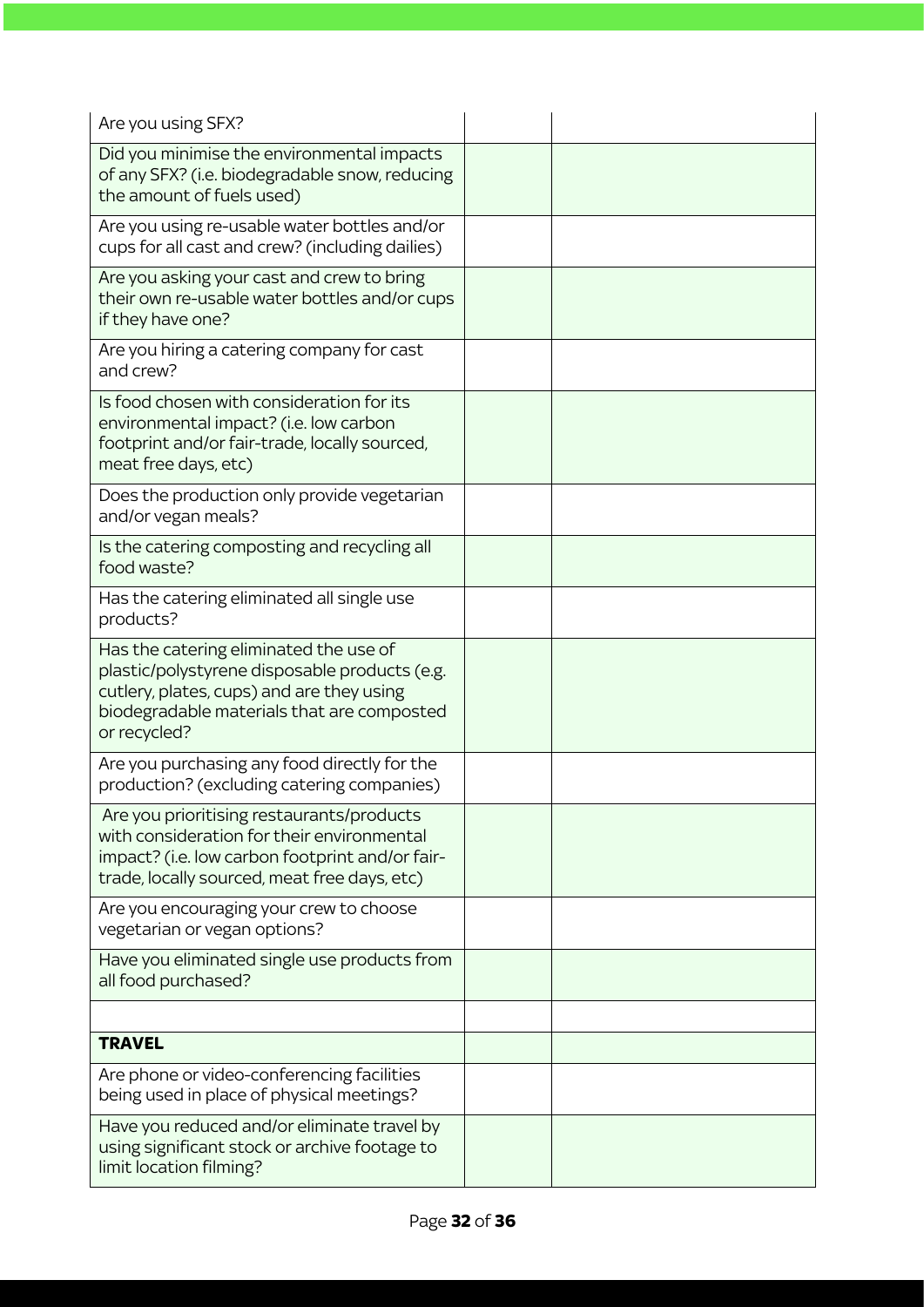| Is all your crew local or within 50 miles of<br>filming location? (exception for senior roles)                                                                      |  |
|---------------------------------------------------------------------------------------------------------------------------------------------------------------------|--|
| Are you paying for cast and crew travel?                                                                                                                            |  |
| Has the production reduced travel by sharing<br>crew across more than one production?                                                                               |  |
| Is the production shooting away from the<br>main production base?                                                                                                   |  |
| Has the production used significant local<br>crew if shooting away from the main<br>production base or city in order to reduce<br>travel and accommodation costs?   |  |
| Has the production hired or acquired<br>equipment locally to reduce shipping or travel<br>costs?                                                                    |  |
| Does the production or any of its members<br>need to travel more than 200 miles?                                                                                    |  |
| Has the production eliminated mainland<br>domestic air travel?                                                                                                      |  |
| Is anyone in the production travelling<br>internationally?                                                                                                          |  |
| Has the production reduced international air<br>travel?                                                                                                             |  |
| Are you hiring vehicles?                                                                                                                                            |  |
| Based on location and journey type, has the<br>production evaluated which will be the most<br>efficient vehicle, and chosen the option with<br>the smallest impact? |  |
| Are you using Couriers?                                                                                                                                             |  |
| Have you chosen a courier company that only<br>uses low-carbon emitting vehicles?                                                                                   |  |
| Are you exclusively using bicycle couriers (not<br>motorcycles) for transport within inner-city<br>areas?                                                           |  |
| Are you using taxis?                                                                                                                                                |  |
| Have you chosen a taxi company that only<br>uses low-carbon emitting vehicles? (i.e.<br>hybrids, electrics)                                                         |  |
| Are you providing accommodation to any cast<br>and/or crew?                                                                                                         |  |
| Has the production chosen accommodation<br>based on its environmental credentials or the<br>impact it has on travel to location?                                    |  |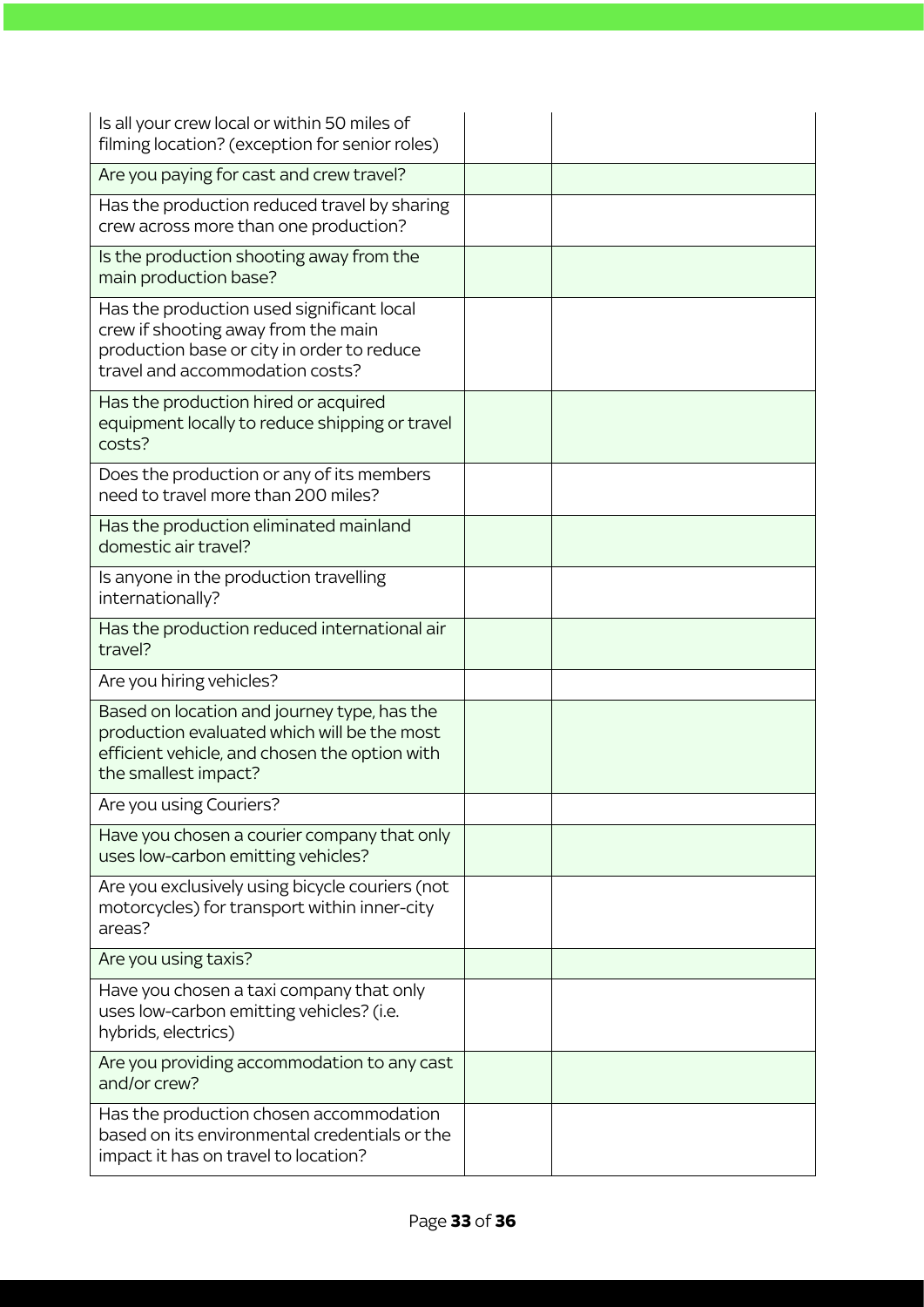| Does the accommodation use electricity from<br>a 100% renewable energy source?                                                                                                                                                                                                                                                                                                                                                                                                                                                                                                                                                                                                                                                                                                                                                                                                     |  |
|------------------------------------------------------------------------------------------------------------------------------------------------------------------------------------------------------------------------------------------------------------------------------------------------------------------------------------------------------------------------------------------------------------------------------------------------------------------------------------------------------------------------------------------------------------------------------------------------------------------------------------------------------------------------------------------------------------------------------------------------------------------------------------------------------------------------------------------------------------------------------------|--|
|                                                                                                                                                                                                                                                                                                                                                                                                                                                                                                                                                                                                                                                                                                                                                                                                                                                                                    |  |
| <b>CARBON NEUTRAL PRODUCTION</b>                                                                                                                                                                                                                                                                                                                                                                                                                                                                                                                                                                                                                                                                                                                                                                                                                                                   |  |
| To successfully complete a carbon action plan<br>in the UK your production must be carbon<br>neutral. If your production has not been<br>commissioned in the UK you can still<br>complete the carbon action plan and you can<br>choose whether to offset the remaining<br>emissions.<br>To achieve carbon neutrality you should<br>decarbonise your production as much as<br>possible through choosing renewable energy,<br>electric transport etc. and then you will need<br>to offset the rest. You can offset through<br>albert or through another reputable<br>offsetting project. Visit our offsetting page<br>for more info.<br>Offsetting typically costs 0.1% of a<br>production's budget but it's important that<br>you complete a draft footprint so you know<br>how much to budget for offsetting and the<br>areas in which you might be able to reduce<br>your impact. |  |
| Will the production offset its emissions<br>(calculated from the albert calculator)?                                                                                                                                                                                                                                                                                                                                                                                                                                                                                                                                                                                                                                                                                                                                                                                               |  |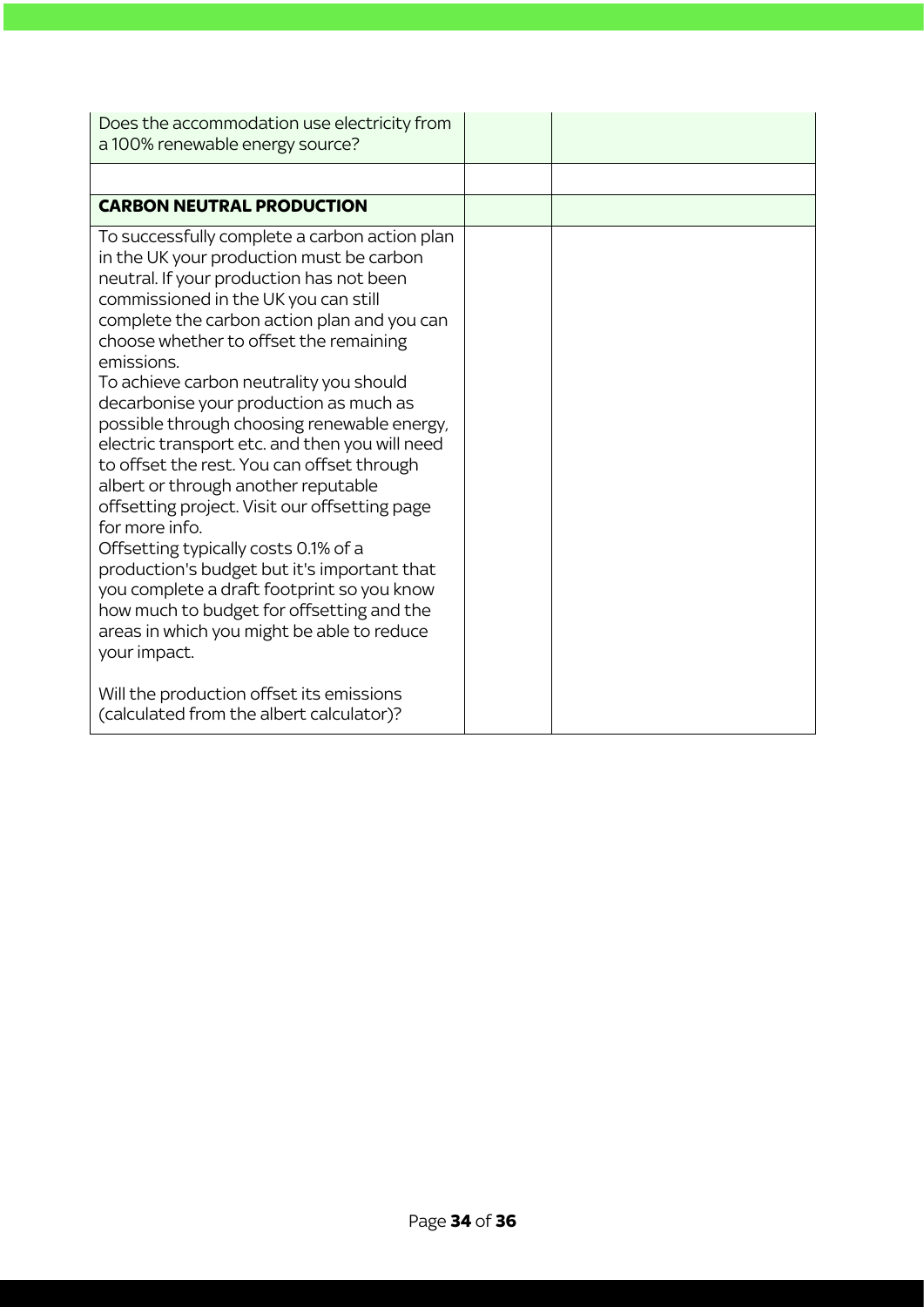

## b. How to remove single-use plastic from productions

We launched Sky Ocean Rescue in 2017 to make people aware of plastic pollution and give everyone easy ways to take action every day. This simple guide is based on what we've learnt so far, to show you solutions you can apply in your production for Sky. It will help you reduce unnecessary plastic waste and normalise reusable alternatives on and off-screen.

What is single-use plastic? Read our single-use plastic policy for clear definitions and guidance.

#### **Planning**

- Include information about how you're eliminating single-use plastics in your green memo
- Engage your Directors, teams, contractors and suppliers they may have additional ideas and suggestions, and our experience suggests you'll inspire further positive action
- **Single-use plastic & Covid-19**
	- o Our policy exempts any single-use plastic required for health & safety reasons. This applies to single-use PPE listed in the Sky Studios Covid-19 Group Production Safety Principles and certain items used by e.g. make-up departments
	- o Our procurement team are testing responsibly produced reusable PPE options; please liaise with the Sky Studios Covid team for the latest updates and availability
	- o **Re-usable containers and food service items are safe to use, with appropriate safety processes and standard food hygiene procedures in place.**

#### **During Production:**

- Distribute reusable water bottles and reusable travel mugs to all cast and crew who don't already have their own – ensure there are water stations to refill
- Provide reusable ceramic crockery and metal cutlery
- Have appropriate, clearly labelled, recycling facilities on site, including for food waste
- If there is no reusable option, ensure any single-use items are from sustainably sourced materials (e.g. wood or paper items are FSC certified) and/or recyclable AND your waste contractor *can* recycle them
- Consider single-use plastic in set other construction opt for scaffolding and construction materials that can be reused and recycled (which will save  $CO<sub>2</sub>$  as well)
- Use printed fabric instead of vinyl backdrops.

#### **On-Screen:**

- Use glasses or reusable bottles for water instead of plastic bottles
- Avoid plastic straws, disposable cutlery, bags and coffee cups; find reusable alternatives
- Replace single-props with reusable items enabling audiences to also see changes.

#### **Key Watch-outs:**

- Be aware of what the public can see on site, when filming and in PR shots
- 'Bioplastics' are sadly not the solution right now. Here's why in the UK; shorter, US version here. *Only use compostable plastics if your waste contractor confirms they have the facilities to compost them*
- Check through content filmed by third parties, it may contradict the guidance we follow.  $\bullet$

#### **Resources and support:**

- Ask your Production Executive for an early conversation about sustainability Sky can discuss the opportunities to cut your environmental impact and achieve albert certification for your end credits
- Find more info, including case studies, on sustainable production at www.wearealbert.org
- Tell BiggerPicture@sky.uk about extra solutions we should add to this document, or single-use plastics you can't find an alternative for on set so we can better understand our remaining challenge areas.